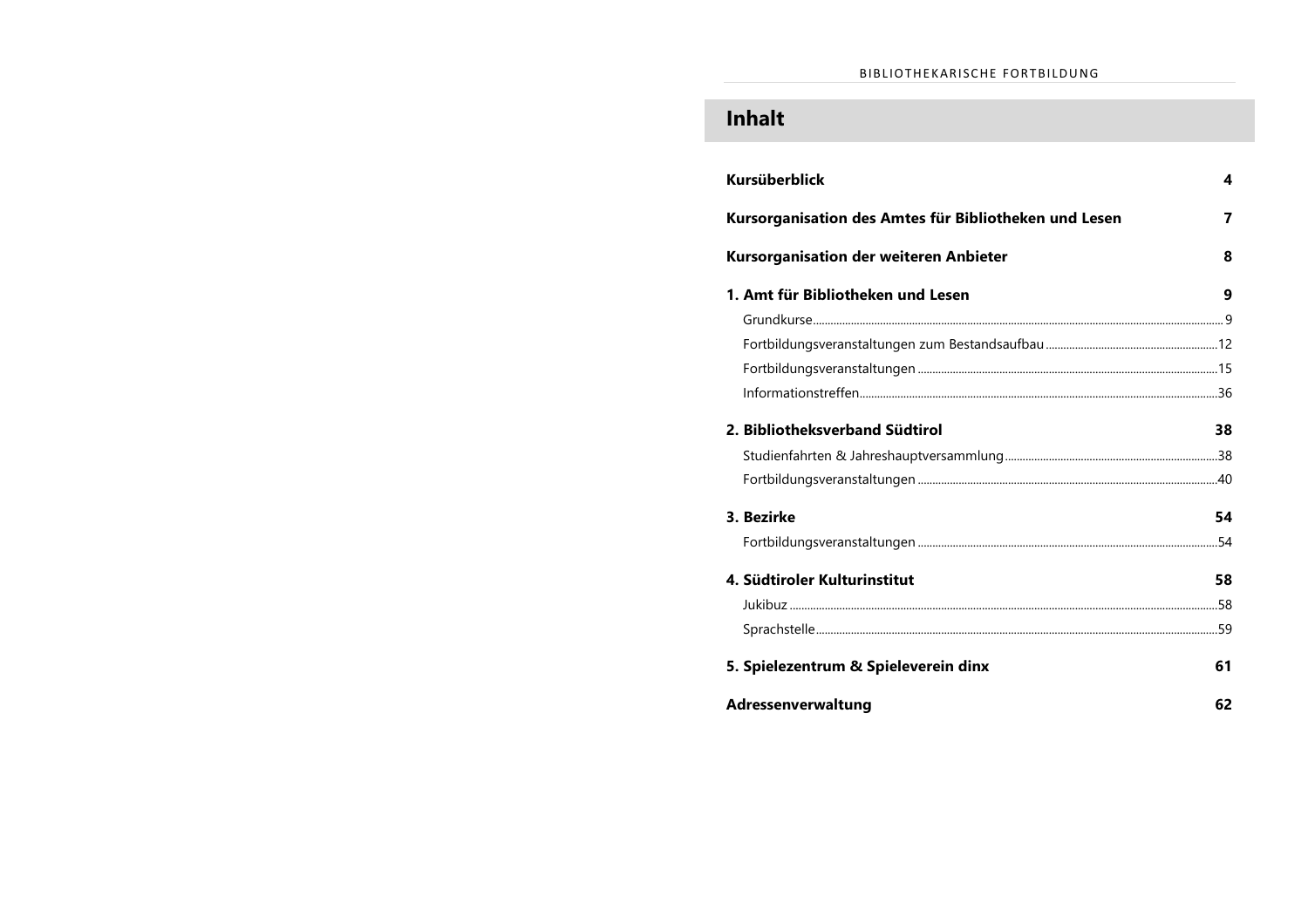# **Kursüberblick**

| JÄNNER         |                                                                                                                                                       |       |
|----------------|-------------------------------------------------------------------------------------------------------------------------------------------------------|-------|
| 21.01.2022     | Hilfe, Veranstaltungsarbeit!                                                                                                                          | S.40  |
| 21.01.2022     | Summ, summ, summ  gemeinsames Bienenprojekt der S. 54<br>Pustertaler Bibliotheken                                                                     |       |
|                | 28.-29.01.2022 Grundausbildung 2022/2023; Modul 1, Gruppe grün                                                                                        | S.9   |
| <b>FEBRUAR</b> |                                                                                                                                                       |       |
| 02.02.2022     | Tiomo anfoch epas lesn                                                                                                                                | S.55  |
|                | 07.-08.02.2022 Kursfolge Schulbibliothek, Modul 5, Gruppe MS                                                                                          | S.10  |
| 09.02.2022     | Netzwerktreffen Interkulturelle Bibliotheksarbeit                                                                                                     | S. 15 |
| 10.02.2022     | Katalogisierung für Anfängerinnen                                                                                                                     | S.41  |
| 14.02.2022     | Escape Rooms - Teil 1                                                                                                                                 | S. 16 |
| 15.02.2022     | Erfolgreich und resilient in Beruf und Leben                                                                                                          | S.42  |
| 16.02.2022     | Lesen geht immer und überall!                                                                                                                         | S. 17 |
| 19.02.2022     | Ausleihe in Bibliotheca                                                                                                                               | S.43  |
| 21.02.2022     | Escape Rooms - Teil 2                                                                                                                                 | S.16  |
| 22.02.2022     | Dienstkonferenz der<br>Direktorinnen<br>der<br>Mittelpunkt- S. 36<br>bibliotheken und der hauptamtlichen Leiterinnen von<br>Öffentlichen Bibliotheken |       |
| 25.02.2022     | Treffen der ehrenamtlichen Leiterinnen von Öffentlichen S. 37<br>Bibliotheken                                                                         |       |
| <b>MÄRZ</b>    |                                                                                                                                                       |       |
| 07.03.2022     | Digital Signage                                                                                                                                       | S.18  |
| 09.03.2022     | Praxisworkshop Katalogisieren                                                                                                                         | S. 44 |
|                | 11.-12.03.2022 Grundausbildung 2022/2023; Modul 1, Gruppe blau                                                                                        | S.9   |
| 14.03.2022     | Recherchieren in der Schulbibliothek                                                                                                                  | S. 19 |
|                | 16.-20.03.2022 Studienfahrt zur Leipziger Buchmesse 2022                                                                                              | S.39  |

| 16.03.2022   | Blitzlichter: Agenda 2030 der UN                                       | S.45  |
|--------------|------------------------------------------------------------------------|-------|
| 17.03.2022   | Blitzlichter: Agenda 2030 der UN                                       | S.45  |
| 22.03.2022   | Tablets in Action Bozen                                                | S. 20 |
| 24.03.2022   | <b>Tablets in Action Bruneck</b>                                       | S. 20 |
| 28.03.2022   | LiL - Lesen im Liegestuhl: News 2022                                   | S. 21 |
|              | 28.-29.03.2022 Kursfolge Schulbibliothek, Modul 1, Gruppe GS           | S. 11 |
| 30.03.2022   | <b>Tablets in Action Schlanders</b>                                    | S. 20 |
| 31.03.2022   | LiL - Lesen im Liegestuhl: News 2022                                   | S. 21 |
| <b>APRIL</b> |                                                                        |       |
| 01.04.2022   | Neue iPads und & neue Apps in der Stadtbibliothek Sterzing             | S. 57 |
| 06.04.2022   | Ran an die Bücher!                                                     | S. 22 |
| 11.04.2022   | Kursfolge Schulbibliothek, Abschluss, Gruppe MS                        | S. 10 |
| 11.04.2022   | Bibliotheca - Tipps & Tricks                                           | S. 46 |
| 12.04.2022   | Streifzug durch die aktuelle Kinder- und Jugendliteratur               | S. 12 |
| 13.04.2022   | Attraktive Grafiken und Designs kostenlos erstellen mit S. 47<br>Canva |       |
| 22.04.2022   | Absolvententreffen                                                     | S. 23 |
| 26.04.2022   | Kursfolge Schulbibliothek, Abschluss, Gruppe OS                        | S. 10 |
| 27.04.2022   | Inhalte in OPEN einpflegen                                             | S. 48 |
| 27.04.2022   | Digitale Lesekompetenzen - Fake News identifizieren                    | S. 24 |
| 28.04.2022   | Kurzvideos erstellen - Fortgeschrittene                                | S.25  |
| 29.04.2022   | Absolvententreffen                                                     | S. 23 |
| <b>MAI</b>   |                                                                        |       |
| 03.05.2022   | Neugier wecken mit Konzept                                             | S.26  |
| 04.05.2022   | Trendthema MINT - Wissenschaft hoch im Kurs                            | S. 27 |
| 06.05.2022   | ON TOUR in Südtirol                                                    | S.28  |
| 07.05.2022   | 41. Jahreshauptversammlung des BVS                                     | S. 39 |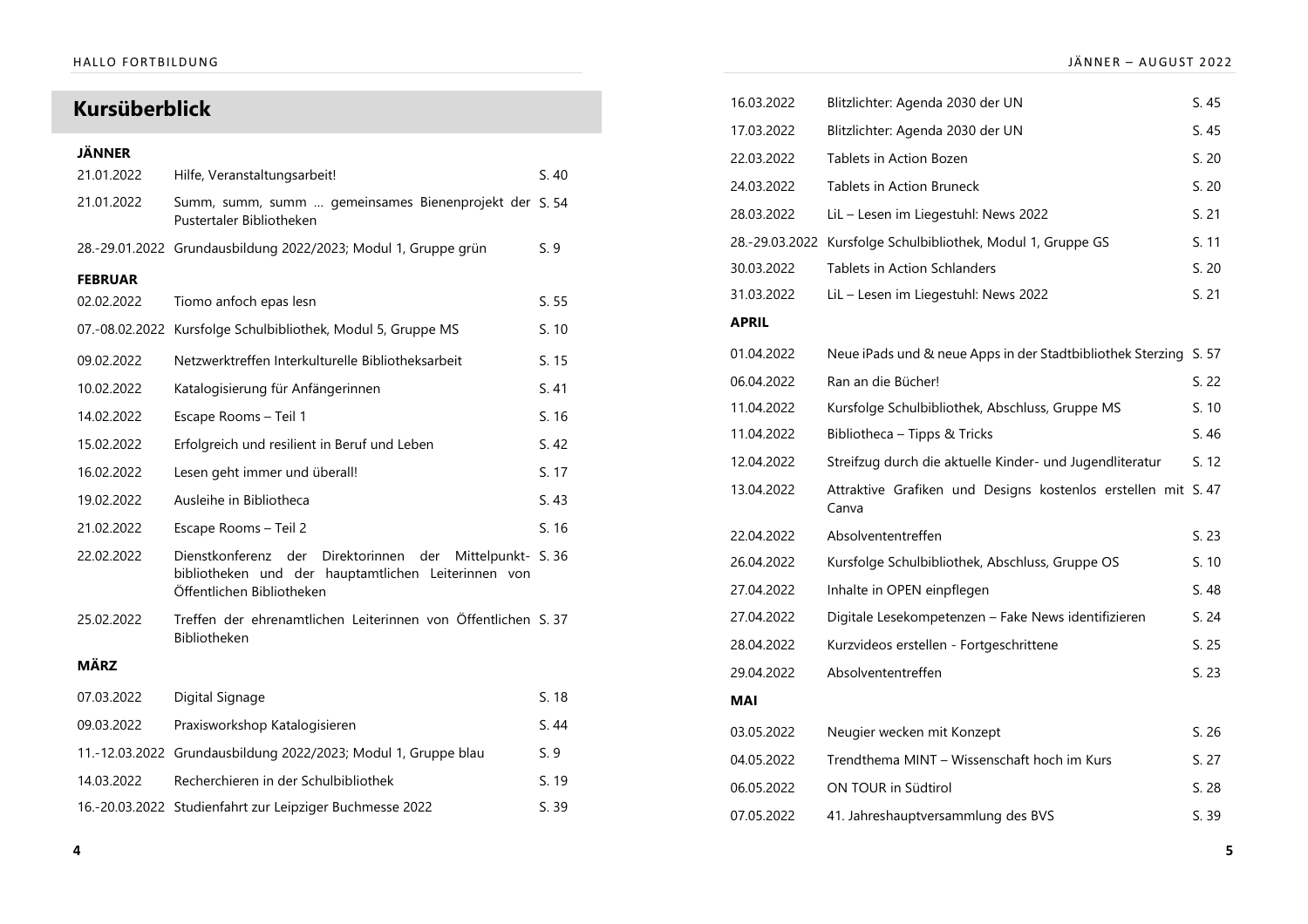| 10.05.2022    | Webkatalog OPEN                                                                             | S.49  |
|---------------|---------------------------------------------------------------------------------------------|-------|
| 16.05.2022    | Bibliothek mal anders!                                                                      | S.29  |
| 18.05.2022    | Neues vom Kinder- und Jugendbuchmarkt                                                       | S. 13 |
| 19.05.2022    | Rhetorik - Gute Argumente, gute Vertretung!                                                 | S.50  |
| 23.05.2022    | Neues aus dem Bücherfrühling                                                                | S.14  |
| 26.05.2022    | Baby Boomer bis Generation Z - Wie führe ich ein Team S. 30<br>erfolgreich?!                |       |
| 27.05.2022    | Seniorinnen und Senioren – eine interessante Zielgruppe für S. 31<br>die Bibliothek?!       |       |
| <b>JUNI</b>   |                                                                                             |       |
| 08.06.2022    | Kino im Kopf: Storytelling für die Öffentlichkeitsarbeit von S. 32<br>Bibliotheken - Teil 1 |       |
| 09.06.2022    | Leseempfehlungen geben                                                                      | S.33  |
| 15.06.2022    | Kino im Kopf: Storytelling für die Öffentlichkeitsarbeit von S. 32<br>Bibliotheken - Teil 2 |       |
| <b>JULI</b>   |                                                                                             |       |
|               | 22.-23.07.2022 Grundausbildung 2022/2023; Modul 2, Gruppe blau                              | S.9   |
| <b>AUGUST</b> |                                                                                             |       |
|               | 12.-13.08.2022 Grundausbildung 2022/2023; Modul 2, Gruppe grün                              | S.9   |
|               | 23.-24.08.2022 Kursfolge Schulbibliothek, Modul 2, Gruppe GS                                | S. 11 |
| 30.08.2022    | Hilfe! Fine Schulklasse kommt!                                                              | S. 34 |

### JÄNNER - AUGUST 2022

# **Kursorganisation des Amtes für Bibliotheken und Lesen**

#### ANMELDUNG

Wir bieten ein umfassendes Fortbildungsprogramm an. Deshalb ersuchen wir um Verständnis, dass die Anmeldungen nur online entgegengenommen werden, außer es wird in der Broschüre anders angegeben. Sie können sich auf unserer Homepage unter: www.provinz.bz.it/bibliotheken -> Aus- und Weiterbildung) direkt für die Kurse anmelden.

Mit der Anmeldung verpflichten Sie sich zur Teilnahme am Kurs. Das Kurssekretariat erreichen Sie unter der Telefonnummer 0471 413321.

### **ANMELDEFRIST**

Die Anmeldefrist endet in der Regel 14 Tage vor Kursbeginn. Ausschlaggebend ist jedoch die beim jeweiligen Kurs angegebene Frist.

#### ZULASSUNG

Bei einer Überzahl an gemeldeten Teilnehmerinnen behält sich das Amt für Bibliotheken und Lesen vor, eine Auswahl zu treffen. Jene Teilnehmerinnen, die an der Veranstaltung teilnehmen können, werden spätestens 10 Tage vor dem Kurs schriftlich benachrichtigt. Melden sich für einen Kurs weniger als 8 Teilnehmerinnen an, wird der Kurs nicht abgehalten.

#### ABSAGE

Wir bitten Sie uns rechtzeitig zu informieren, sollten Sie an einem Kurs nicht teilnehmen können. Dies kann telefonisch oder schriftlich (mindestens drei Tage vor der Veranstaltung) erfolgen und ermöglicht einer Interessierten auf der Warteliste die Teilnahme. Bei unentschuldigtem Fernbleiben müssen anfallende Kosten (z.B. für Übernachtungen) selbst getragen werden. Für den Kurserfolg ist eine durchgehende Anwesenheit notwendig.

### TEILNAHMEBESTÄTIGUNG

Jede Kursteilnehmerin erhält - bei durchgehender Teilnahme - nach Abschluss der jeweiligen Veranstaltung eine Teilnahmebestätigung.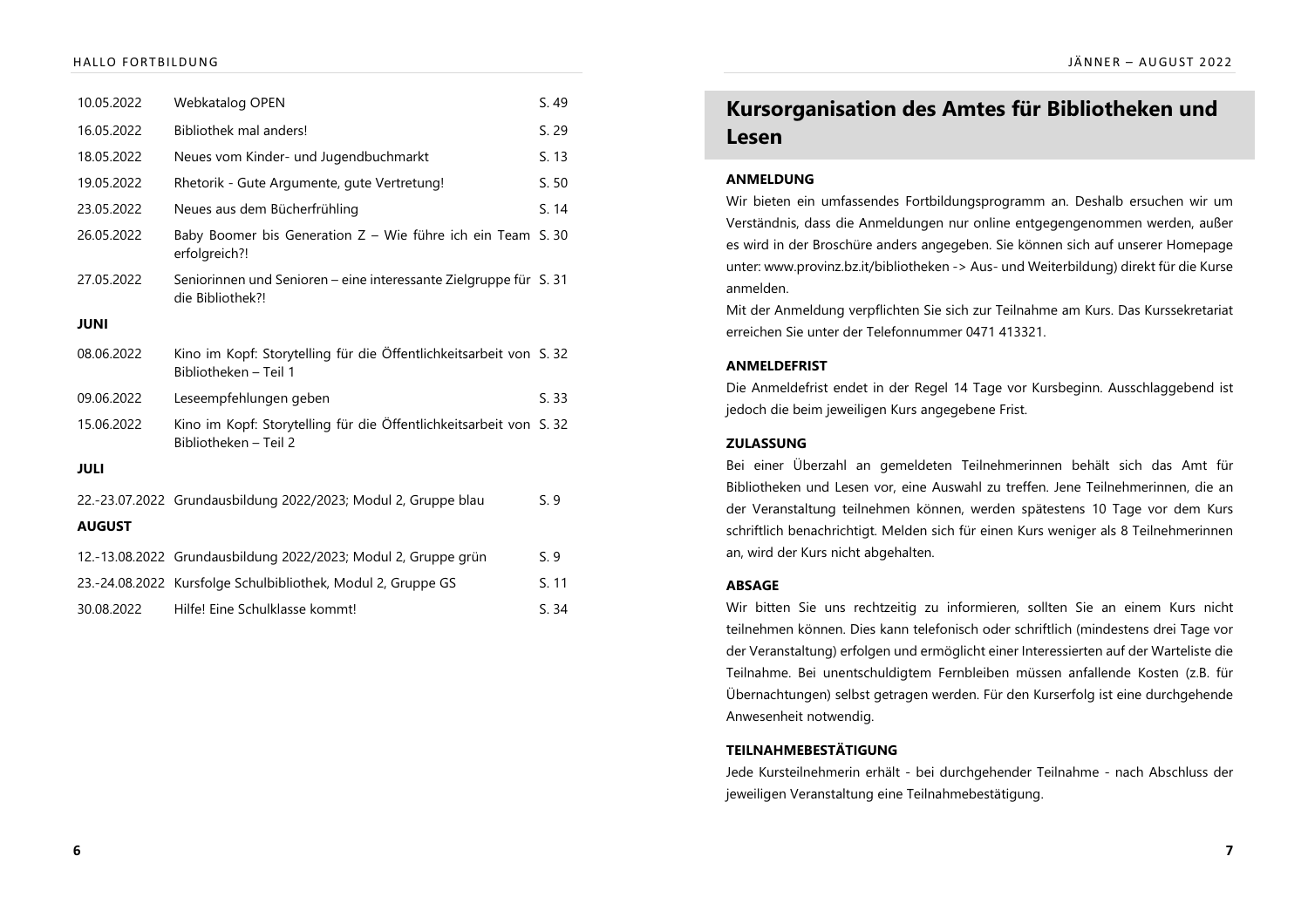### **KOSTEN**

Die Kosten für die Kurse trägt das Amt für Bibliotheken und Lesen. Die Spesen für Übernachtungen und Essen bei Grundkursen und Fortbildungsreihen werden für ehrenamtliche Bibliothekarinnen vom Amt für Bibliotheken und Lesen übernommen. Für hauptamtliche Bibliothekarinnen und Lehrerinnen sollte der jeweilige Träger der Bibliothek eventuell anfallende Kosten übernehmen. Bei Einzelseminaren ist keine Verpflegung vorgesehen.

## **WEITERE HINWEISE**

Beachten Sie, dass die Arbeitszeiten eingehalten werden. Um uns stetig zu verbessern, nehmen wir Ihre Anregungen gerne entgegen. Aus diesem Grund bitten wir Sie auch, uns am Ende des Kurses mittels Fragebogen Ihre Eindrücke rückzumelden.

# **Kursorganisation der weiteren Anbieter**

#### ANMELDUNG

Bitte beachten Sie, dass bei Fortbildungsveranstaltungen, die nicht vom Amt für Bibliotheken und Lesen angeboten werden, die Anmeldung an den jeweiligen Anbieter zu richten ist.

### TEILNAHMEBESTÄTIGUNG

Jeder Anbieter von Fortbildungen händigt der Teilnehmerin für den erfolgreichen Besuch einer Veranstaltung eine Teilnahmebestätigung aus.

 $\blacktriangleright$  Weitere Informationen entnehmen Sie bitte dem jeweiligen Kursangebot.

# **1. Amt für Bibliotheken und Lesen** Grundkurse

# **Grundausbildung**

für Leiterinnen und Mitarbeiterinnen von ehrenamtlich geführten Öffentlichen Bibliotheken 2022/2023. Modul  $1 + 2$ 

**REFERENTINNEN INHALT** 

**TEILNEHMERINNEN** ieweils 25

**ORGANISATION** 

Marion Gamper

verschiedene Modul 1: Bibliothekswesen in Südtirol; Rolle der Bibliothek, ihre Aufgaben und Organisation, Zusammenarbeit; Bestandsaufbau und praktische Tipps für die tägliche Arbeit

> Modul 2: Organisation von Veranstaltungen; Leseförderung; Hallo Qualität und Hallo Zukunft

Gruppe grün

Gruppe blau

Gruppe grün

Gruppe blau

Modul 1 Neustift Freitag – Samstag, 28. - 29. Jänner 2022

Modul 1 **Brixen** Brixen **Freitag** – Samstag,  $11. - 12.$  März 2022

Modul 2 Nals Nals Freitag – Samstag,  $22. - 23.$  Juli 2022

Modul 2 **Brixen** Brixen **Freitag** – Samstag,  $12. - 13.$  August 2022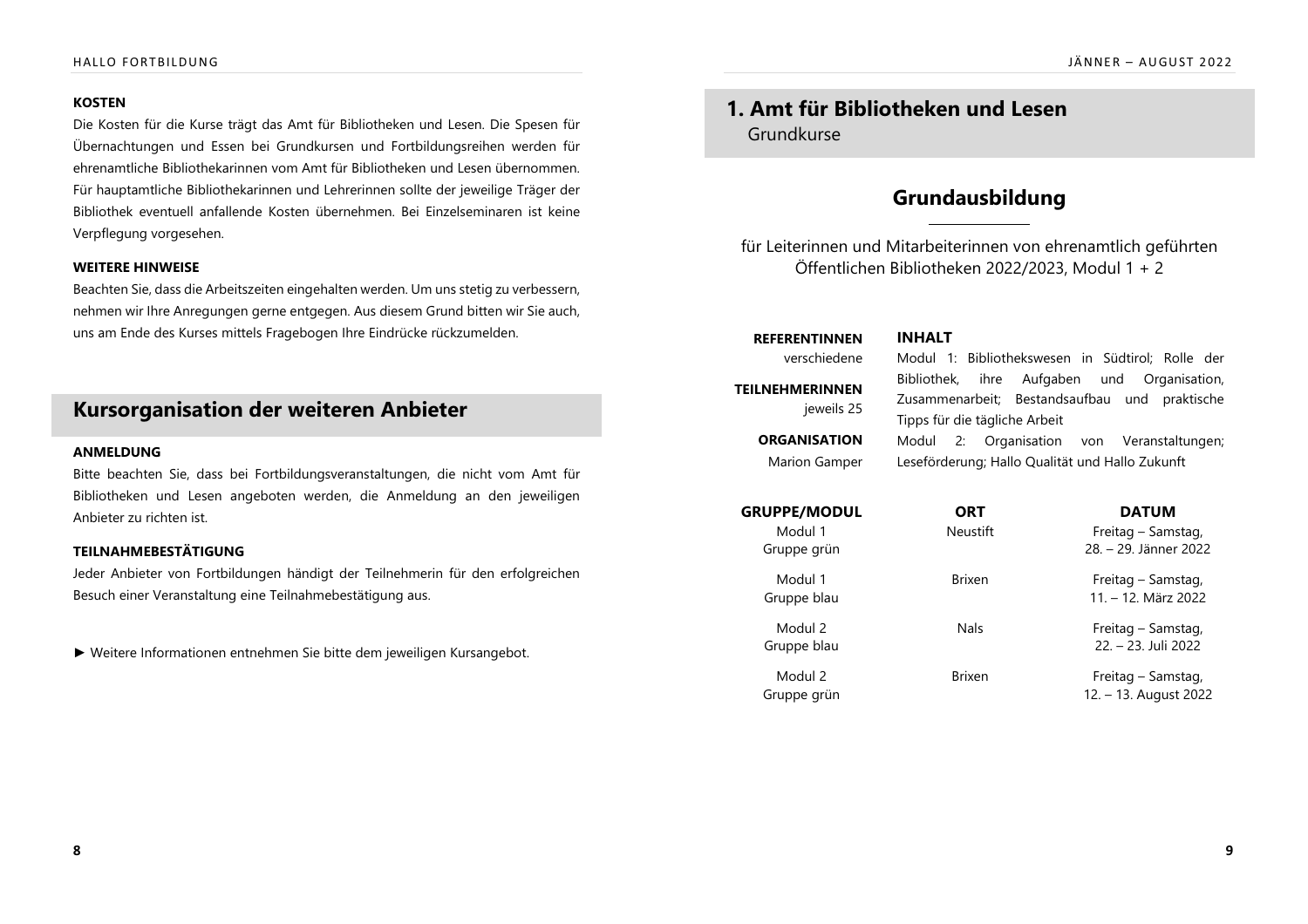# **Kursfolge Schulbibliothek**

Leseförderung und Bibliotheksdidaktik (MS/OS): Modul 5 und Abschluss

# **REFERENTINNEN INHALT**

verschiedene Leseförderung, Informationskompetenz, Ideenbörse **TEILNEHMERINNEN** zur Leseförderung und Bibliotheksdidaktik

Gruppe MS: 26 Gruppe OS: 20

#### **ORGANISATION**

Markus Fritz

# Modul 5 Bozen Montag – Dienstag, Gruppe MS Abschluss Tramin Montag, Gruppe OS Abschluss Tramin Dienstag, Gruppe MS

7.-8. Februar 2022

11. April 2022

26. April 2022

# **Kursfolge Schulbibliothek**

Leseförderung und Bibliotheksdidaktik (GS): Modul  $1 + 2$ 

# **REFERENTINNEN INHALT**

verschiedene Leseförderung, Bibliotheksdidaktik, Bau und **TEILNEHMERINNEN** ° **ORGANISATION** Markus Fritz

Bestandsaufbau, Führung und Organisation einer Schulbibliothek, Aufgaben und Funktion einer Schulbibliothek

Einrichtung. Bibliothekskonzepte, Bibliothekstechnik,

## 

Modul 1 Tramin Montag – Dienstag, 28. - 29. März 2022

Modul 2 **Tramin** Dienstag - Mittwoch 23. – 24. August 2022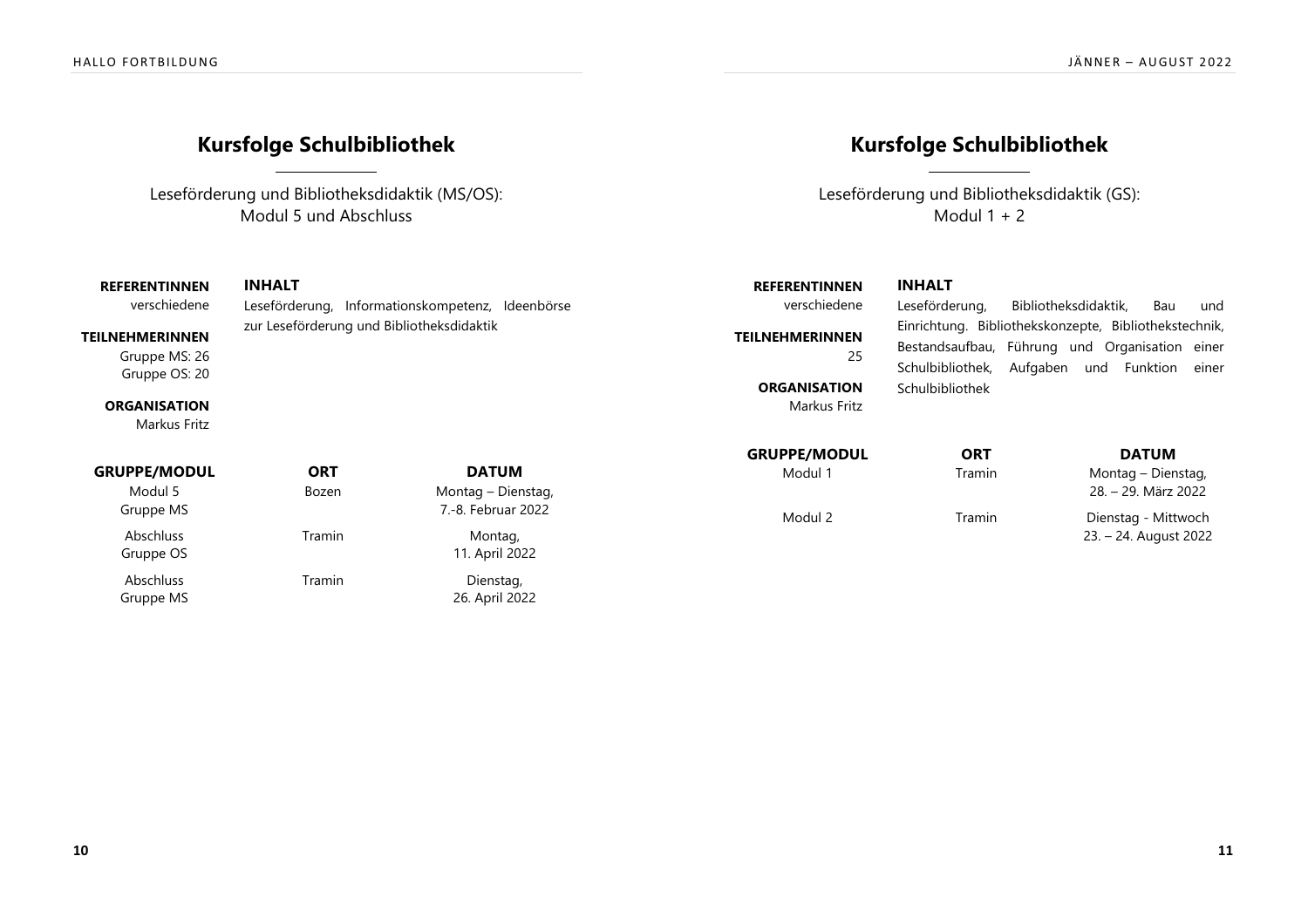# **1. Amt für Bibliotheken und Lesen**

Fortbildungsveranstaltungen zum Bestandsaufbau

# **Streifzug durch die aktuelle Kinder- und Jugendliteratur**

## **REFERENTINNEN INHALT**

Brigitte Kustatscher, Elisabeth Nitz

# Brigitte Kustatscher und Elisabeth Nitz, die beiden

**TFII NFHMFRINNFN** offen

## ZIELGRUPPE

Leiterinnen und Mitarbeiterinnen von Bibliotheken. Interessierte

Expertinnen aus dem JuKiBuZ, nehmen uns wieder mit auf einen Streifzug durch die aktuelle Kinder- und Jugendliteratur. Dabei stellen sie ihre absoluten Lieblingsbücher aus dem Erscheinungsjahr 2021 vor, es wird aber auch ein erster Blick auf die Frühjahrsproduktion der Verlage im Bücherjahr 2022 geworfen.

## **ORGANISATION**

Sigrid Klotz

## ANMERKUNG

In Zusammenarbeit mit dem JuKiBuZ im Südtiroler Kulturinstitut

# ANMELDUNG

Keine Anmeldung notwendig. Den Link für das Zoom-Meeting finden Sie auf der Homepage des Amtes für Bibliotheken und Lesen  $\rightarrow$  Rund ums Lesen  $\rightarrow$ Bestandsaufbau.

| <b>ORT</b> | <b>DATUM</b>             | <b>UHRZEIT</b>    |
|------------|--------------------------|-------------------|
| Online     | Dienstag, 12. April 2022 | 14.30 – 17.30 Uhr |

# **Neues vom Kinder- und Jugendbuchmarkt**

# **REFERENTIN INHALT**

Mirjam Dauber (Jenbach)

#### **TFII NFHMFRINNFN** offen

## ZIELGRUPPE

Leiterinnen und Mitarbeiterinnen von Rihliotheken Interessierte

### **ORGANISATION**

Sigrid Klotz

Im Frühiahr präsentieren die Jugend- und Kinderbuchverlage ihre Neuerscheinungen. Unsere Referentin, die Lehrerin, Schulbibliothekarin und Rezensentin Mirjam Dauber führt uns durch den Dschungel der Novitäten und hilft uns dabei, passende Bücher für unsere Schulen und Bibliotheken auszuwählen. Sie wird Neuerscheinungen im Bereich Bilderbücher, Kinder- und Jugendbücher vorstellen.

# ANMELDUNG

Keine Anmeldung notwendig. Den Link für das Zoom-Meeting finden Sie auf der Homepage des Amtes für Bibliotheken und Lesen  $\rightarrow$  Rund ums Lesen  $\rightarrow$ Bestandsaufbau.

| ORT    | <b>DATUM</b>           | <b>UHRZEIT</b>                                                 |
|--------|------------------------|----------------------------------------------------------------|
| Online | Mittwoch, 18. Mai 2022 | $9.00 - 12.00$ Uhr:<br>Jugendliteratur<br>$14.00 - 17.00$ Uhr: |
|        |                        | Kinderliteratur                                                |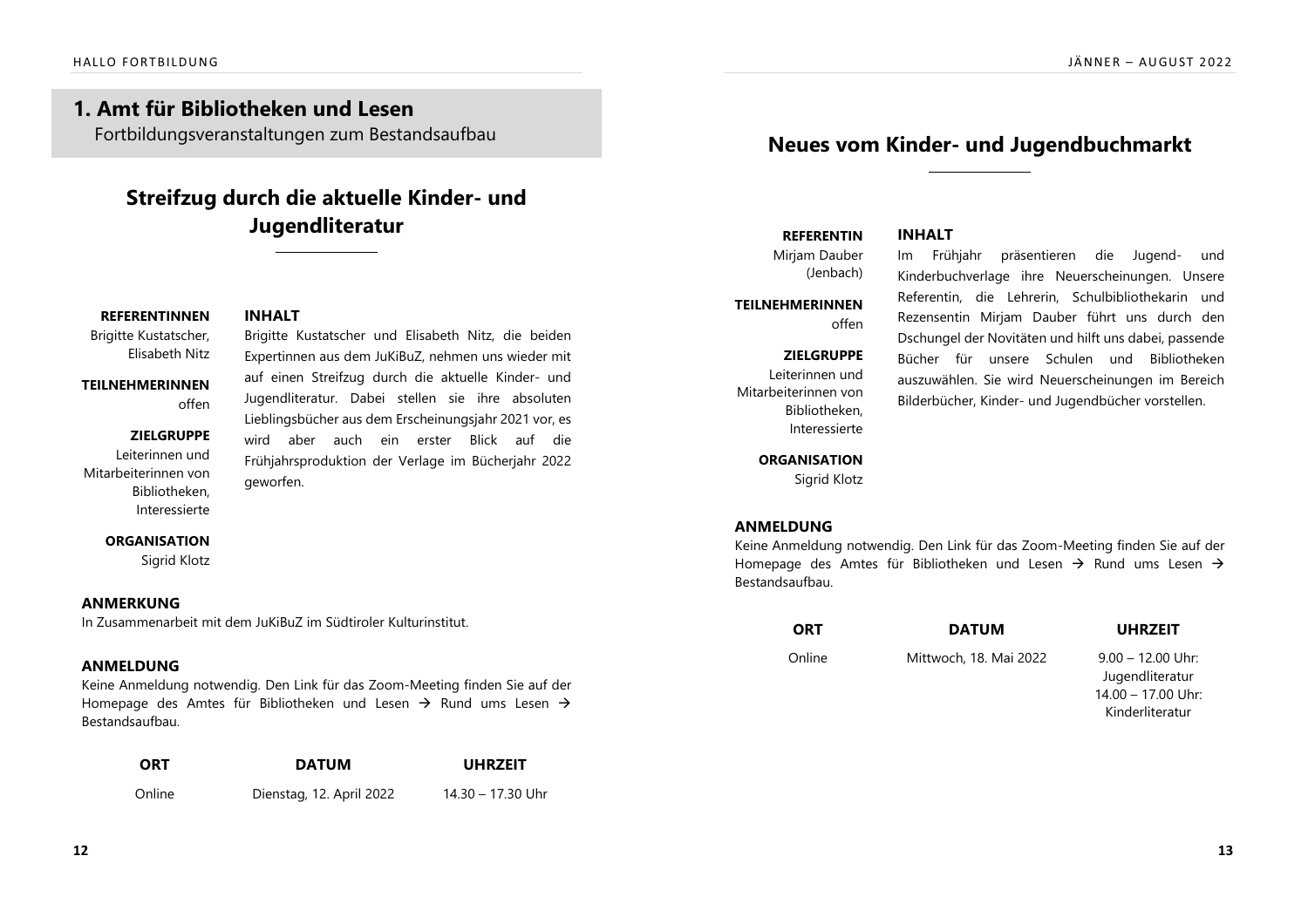# **Neues aus dem Bücherfrühling**

## Belletristik für Erwachsene

Frühjahrsprogramm der Belletristik-Verlage vor. Die Palette der rezensierten Romane ist bunt: Romane für große und für kleine Bestände, für geübte und anspruchsvolle Leserinnen, Bücher, die leicht zu lesen sind, die uns bewegt und geärgert haben, in die wir uns verliebt haben und die wir vor Spannung nicht mehr aus der Hand legen konnten, ... kurzum: für jede

## **REFERENTINNEN INHALT**

verschiedene Die Referentinnen stellen neue Romane aus dem

## **TEILNEHMERINNEN** offen

## ZIELGRUPPE

Leiterinnen und Mitarbeiterinnen von Bibliotheken, Lehrerinnen. Interessierte

### **ORGANISATION**

Markus Fritz

## ANMELDUNG

Keine Anmeldung notwendig. Den Link für das Zoom-Meeting finden Sie auf der Homepage des Amtes für Bibliotheken und Lesen  $\rightarrow$  Rund ums Lesen  $\rightarrow$ Bestandsaufhau

Bibliothek ist etwas dabeil

| <b>ORT</b> | <b>DATUM</b>         | <b>UHRZEIT</b>    |
|------------|----------------------|-------------------|
| Online     | Montag, 23. Mai 2022 | 14.30 – 17.30 Uhr |

**1. Amt für Bibliotheken und Lesen** Fortbildungsveranstaltungen

# **Netzwerktreffen Interkulturelle Bibliotheksarbeit**

## **REFERENTINNEN INHALT**

Magdalena M. M. Schneider (Wien), Maria Rosaria Colagrossi (Prato)

**TEILNEHMERINNEN** 

max $25$ 

#### ZIELGRUPPE

Leiterinnen und Mitarbeiterinnen von Bibliotheken. Interessierte

Wie können Bibliotheken durch ihre Tätigkeit zur Integration von Menschen mit Migrationserfahrung beitragen und den interkulturellen Dialog fördern? Konkrete Beispiele aus den Büchereien Wien und dem Polo regionale di documentazione interculturale di Prato geben Anregungen zur Umsetzung in der interkulturellen Praxis.

Das Netzwerktreffen findet in beiden Landessprachen (Deutsch & Italienisch) statt und wird als Fortbildung anerkannt.

### **ORGANISATION**

Dagmar Emeri

## ANMELDUNG

Bis 28. Jänner 2022 per E-Mail an: dagmar.emeri@provinz.bz.it.

| <b>ORT</b> | <b>DATUM</b>              | <b>UHRZEIT</b>     |
|------------|---------------------------|--------------------|
| Online     | Mittwoch, 9. Februar 2022 | $9.00 - 12.30$ Uhr |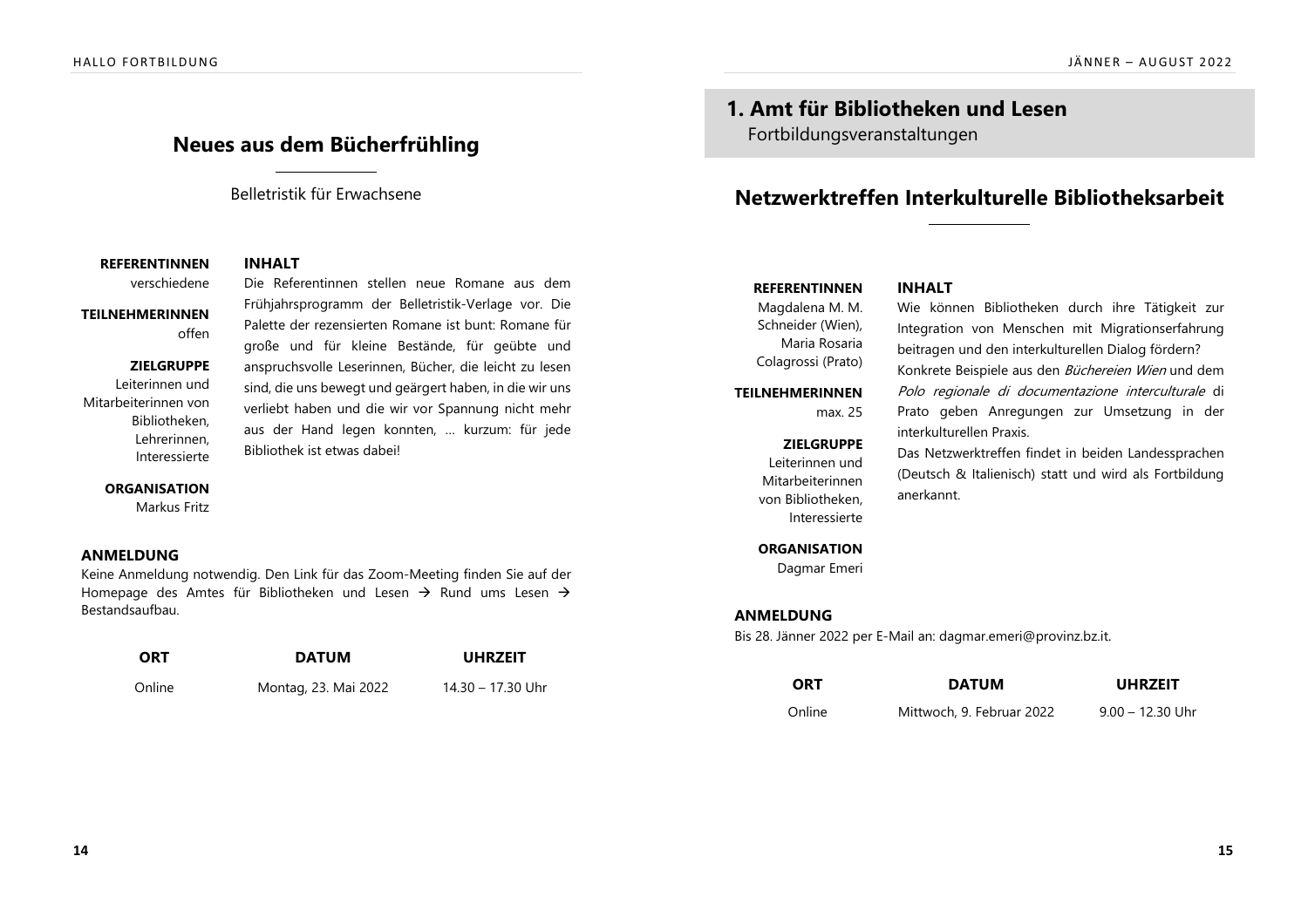# **Escape Rooms**

vom Freizeitspaß zur spannenden Bibliotheksstunde

**REFERENTINNEN INHALT** 

Ingrid Hohenegger, Marion Treibenreif

# Escape Rooms erfreuen sich immer größerer

**TFII NFHMFRINNFN** 

max. 25

### ZIELGRUPPE

Lehrpersonen und Schulbibliothekarinnen der Mittel- und Oberschule sowie interessierte Bibliothekarinnen der Öffentlichen Ribliotheken

sozialen und kommunikativen Kompetenzen und können zu Unterrichtsthemen erstellt und als Bibliothekseinführung verwendet werden. Bei einem Escape-Room gilt es, eine Mission zu erfüllen. Die Schülerinnen und Schüler arbeiten dabei in Teams an verschiedenen Rätseln, die innerhalb einer vorgegebenen Zeit gelöst werden müssen. Die Rätsel können aus Multiple-Choice-Fragen, Lückentexten u.Ä. bestehen. Auch digitale Medien, Apps, Hörproben, Videos und QR-Codes kommen zum Einsatz. Am ersten Nachmittag werden Escape Rooms in Präsenz gezeigt, am zweiten stehen Online-Spiele im Vordergrund.

Beliebtheit. Sie fördern das logische Denken, die

**ORGANISATION** Markus Fritz

## ANMELDUNG

Für Lehrpersonen: online über das Fortbildungsportal SuccessFactors. Für Bibliothekarinnen: Bis 31. Jänner 2022 online über die Homepage des Amtes für Bibliotheken und Lesen  $\rightarrow$  Aus- und Weiterbildung.

| <b>ORT</b>       | <b>DATUM</b>             | <b>UHRZEIT</b>    |
|------------------|--------------------------|-------------------|
| Brixen (1. Teil) | Montag, 14. Februar 2022 |                   |
| und              | und                      | 14.30 - 17.30 Uhr |
| Online (2. Teil) | Montag, 21. Februar 2022 |                   |

# Lesen geht immer und überall!

Digitale Angebote in der Schulbibliothek der Grundschule

## **REFERENTINNEN INHALT**

**TEILNEHMERINNEN**  $max$  30

### ZIELGRUPPE

Lehrpersonen und Schulbibliothekarinnen der Grundschule sowie interessierte Bibliothekarinnen der Öffentlichen **Bibliotheken** 

### **ORGANISATION**

Markus Fritz

verschiedene Schulbibliothekarinnen und Lehrkräfte aus der Grundschule stellen praxiserprobte Beispiele für digitale Angebote in der Schulbibliothek vor: sie reichen von Aktionen, die die Schulbibliotheken für die Schülerinnen auf die Homepage stellen über Online-Rechercheprojekte bis hin zu interaktiven Spielen zur Förderung der Lesemotivation und Leselust sowie den Umgang mit Fake News am Beispiel des Planspiels "Fake Hunter junior".

## ANMELDUNG

Für Lehrpersonen: online über das Fortbildungsportal SuccessFactors. Für Bibliothekarinnen: Bis 2. Februar 2022 online über die Homepage des Amtes für Bibliotheken und Lesen  $\rightarrow$  Aus- und Weiterbildung.

| <b>ORT</b> | <b>DATUM</b>               | <b>UHRZEIT</b>    |
|------------|----------------------------|-------------------|
| Online     | Mittwoch, 16. Februar 2022 | 14.30 - 17.30 Uhr |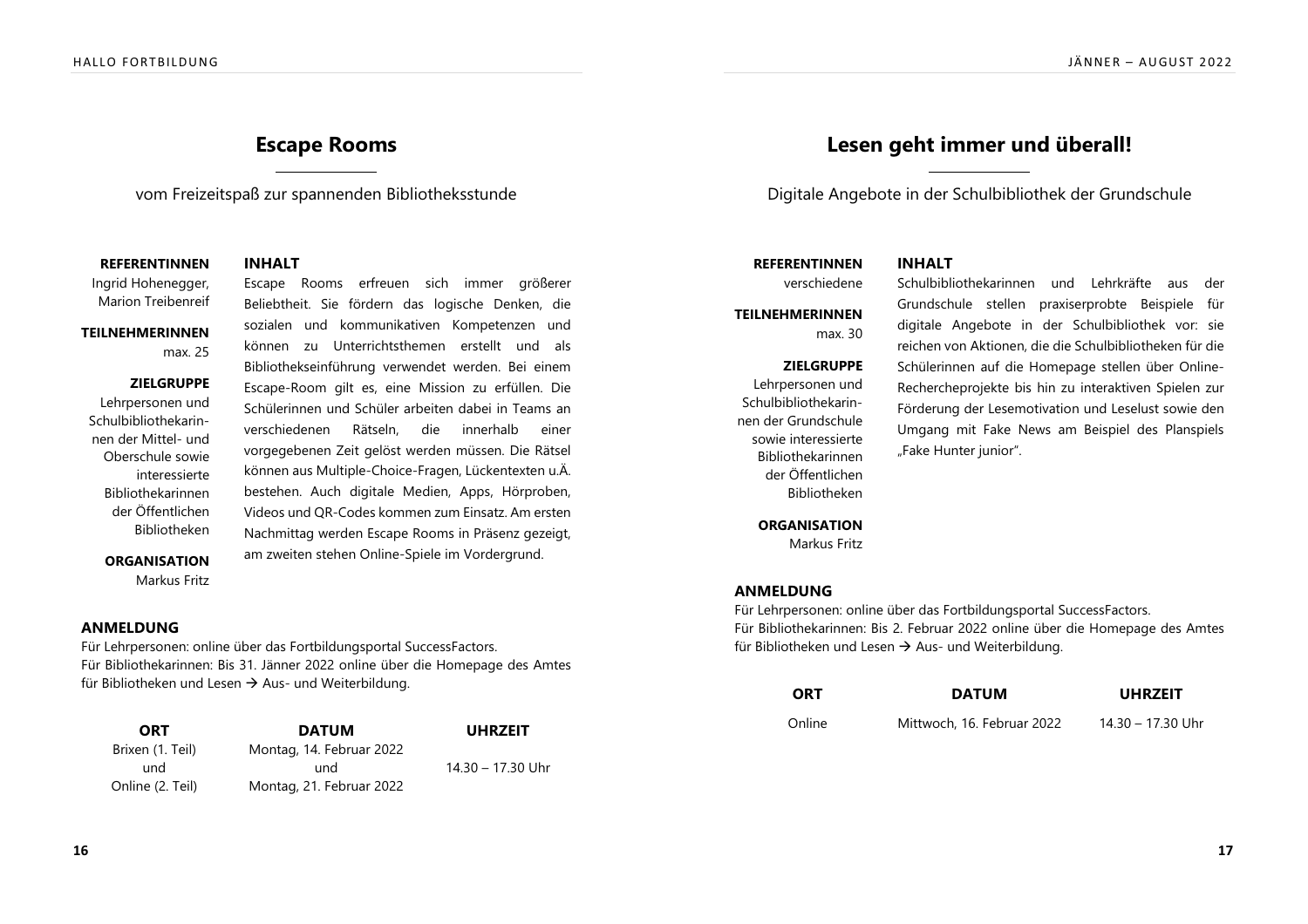# **Digital Signage**

Digitale Beschilderung zur Information und Werbung

### **REFERENTINNEN INHALT**

Bruno Kaser, Helene Rungger, Renate Mair

**TFII NFHMFRINNFN** 

max 25

ZIELGRUPPE Leiterinnen und Mitarbeiterinnen von Bibliotheken

# Öffentliche Einrichtungen und private Unternehmen

nutzen zunehmend die digitale Beschilderung, um Besucher zu begrüßen, zu informieren und zu leiten. Auch in Bibliotheken werden Infoscreens eingesetzt, um Informationen bekannt zu geben und auf Veranstaltungen und Aktionen aufmerksam zu machen. In der Fortbildung werden wir uns mit den Digital Signage-Lösungen der Stadtbibliothek Brixen und von OTTO, der Bibliothek in Terlan, beschäftigen. Es geht unter anderem darum, welche Inhalte gezeigt und wie die Inhalte erstellt werden.

### **ORGANISATION**

Verena Pernthaler

## ANMERKUNG

Anrechenbar für Bibliotheksplan 2021 "digital fit".

## ANMELDUNG

Bis 21. Februar 2022 online über die Homepage des Amtes für Bibliotheken und Lesen  $\rightarrow$  Aus- und Weiterbildung.

| <b>ORT</b> | <b>DATUM</b>         | <b>UHRZEIT</b>    |
|------------|----------------------|-------------------|
| Brixen     | Montag, 7. März 2022 | 14.00 – 17.30 Uhr |

# **Recherchieren in der Schulbibliothek**

Eine Ideenbörse für die Oberschule

# **REFERENTINNEN INHALT**

## **TEILNEHMERINNEN** max 25

### ZIELGRUPPE

Lehrpersonen und Schulbibliothekarinnen der Oberschule und der Berufsbildung sowie interessierte **Bibliothekarinnen** der Öffentlichen **Bibliotheken** 

verschiedene Im Mittelpunkt stehen Rechercheeinheiten, die an verschiedenen Schulen erfolgreich durchgeführt wurden. Absolventinnen der Kursfolgen Schulbibliothek und Schulbibliothekarinnen stellen in der Praxis erprobte Beispiele zu Rechercheeinheiten sowie Bibliothekscurricula vor. Es geht um große und kleine Rechercheprojekte, Einführungen in die Bibliothek, Recherchen in Printmedien und Online-Ressourcen.

#### **ORGANISATION**

Markus Fritz

## ANMELDUNG

Für Lehrpersonen: online über das Fortbildungsportal SuccessFactors. Für Bibliothekarinnen: Bis 21. Februar 2022 online über die Homepage des Amtes für Bibliotheken und Lesen  $\rightarrow$  Aus- und Weiterbildung.

| <b>ORT</b> | <b>DATUM</b>          | <b>UHRZEIT</b>     |
|------------|-----------------------|--------------------|
| Bozen      | Montag, 14. März 2022 | $9.00 - 17.30$ Uhr |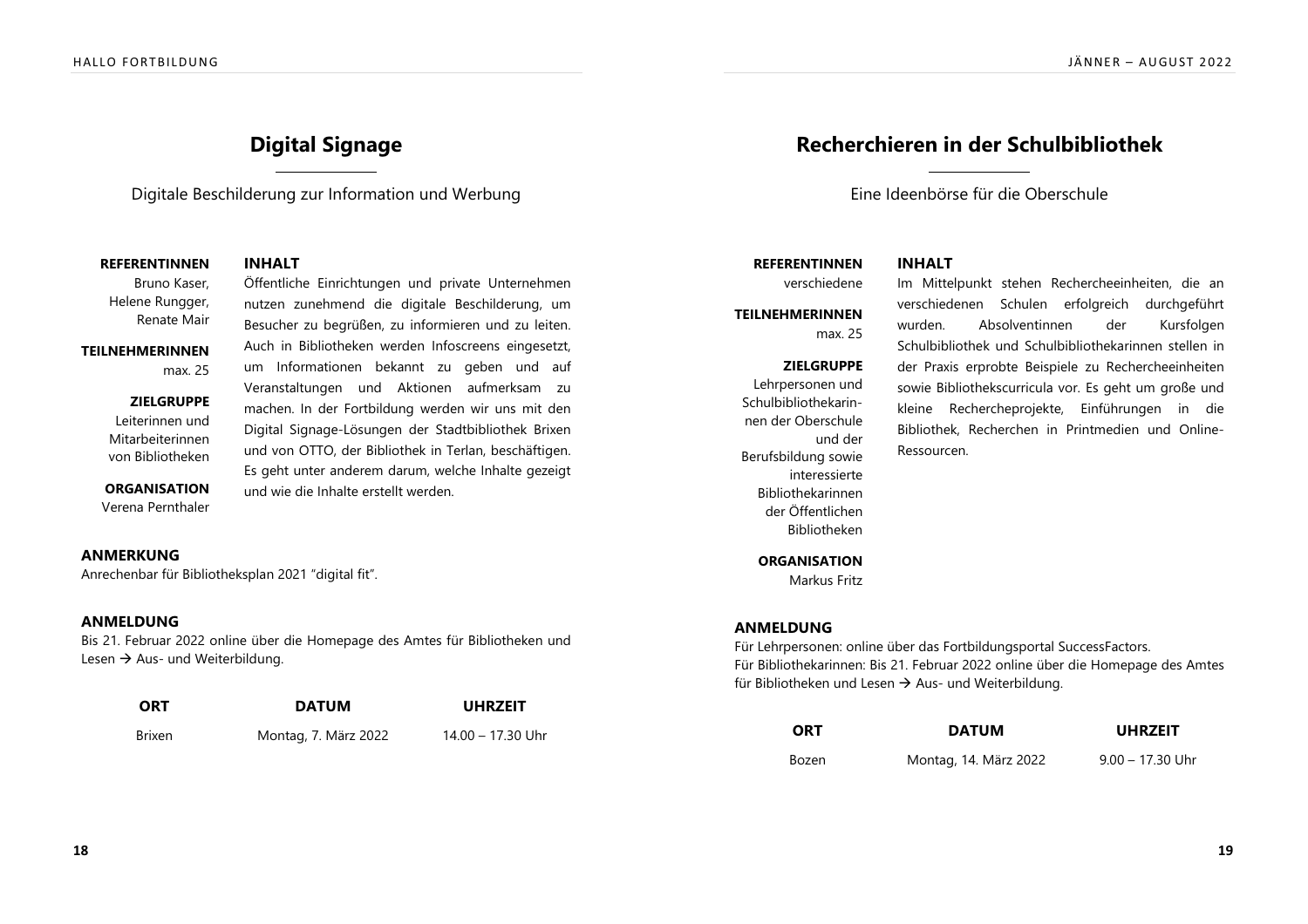# **Tablets in Action**

Neue Apps auf den Tablets der iPad-Koffer

sind neue Apps installiert. Die Apps werden vorgestellt und ausprobiert. Gemeinsam überlegen wir, wie diese Apps in der Bibliothek im Rahmen von Bibliotheksführungen eingesetzt werden können.

**REFERENTIN INHALT** 

Evi Schweigkofler Auf den iPad-Koffern des Amtes für Film und Medien

**TEILNEHMERINNEN**  $max$  20

### ZIELGRUPPE

Leiterinnen und Mitarbeiterinnen von Bibliotheken

**ORGANISATION** Evi Schweigkofler

## ANMERKUNG

Anrechenbar für Bibliotheksplan 2021"digital fit".

## ANMELDUNG

Bis 8. März 2022 online über die Homepage des Amtes für Bibliotheken und Lesen  $\rightarrow$  Aus- und Weiterbildung.

| <b>ORT</b>     | <b>DATUM</b>              | <b>UHRZEIT</b>     |
|----------------|---------------------------|--------------------|
| Bozen          | Dienstag, 22. März 2022   | $9.00 - 13.00$ Uhr |
|                | oder                      |                    |
| <b>Bruneck</b> | Donnerstag, 24. März 2022 | $9.00 - 13.00$ Uhr |
|                | oder                      |                    |
| Schlanders     | Mittwoch, 30. März 2022   | $9.00 - 13.00$ Uhr |
|                |                           |                    |

# **LiL - Lesen im Liegestuhl: News 2022**

So bringe ich die Bücher an die Frau (den Mann)!

## **REFERENTINNEN INHALT**

Ingrid Hohenegger, Martin Pichler, Sigrid Klotz

**TFII NFHMFRINNFN** 

 $max$  30

#### ZIELGRUPPE

Leiterinnen und Mitarbeiterinnen von Bibliotheken, Lehrpersonen der Mittel- und Oberschulen sowie der Berufsschulen. Interessierte

Auch 2022 gibt es wieder die landesweite Leseaktion für Jugendliche zwischen 11 und 16 Jahren. In dieser Online-Veranstaltung werden die neuen Bücher kurz und knackig vorgestellt, es gibt Informationen zur LiL-Homepage und die neuen didaktischen Materialien werden durchgespielt. Die Fortbildung wird an zwei verschiedenen Terminen angeboten.

#### **ORGANISATION**

Sigrid Klotz

## ANMELDUNG

Bis 14. März 2022 online über die Homepage des Amtes für Bibliotheken und Lesen  $\rightarrow$  Aus- und Weiterbildung.

| <b>ORT</b> | <b>DATUM</b>              | <b>UHRZEIT</b>    |
|------------|---------------------------|-------------------|
| Online     | Montag, 28. März 2022     | 14.30 - 17.30 Uhr |
|            | oder                      |                   |
| Online     | Donnerstag, 31. März 2022 | 14.30 - 17.30 Uhr |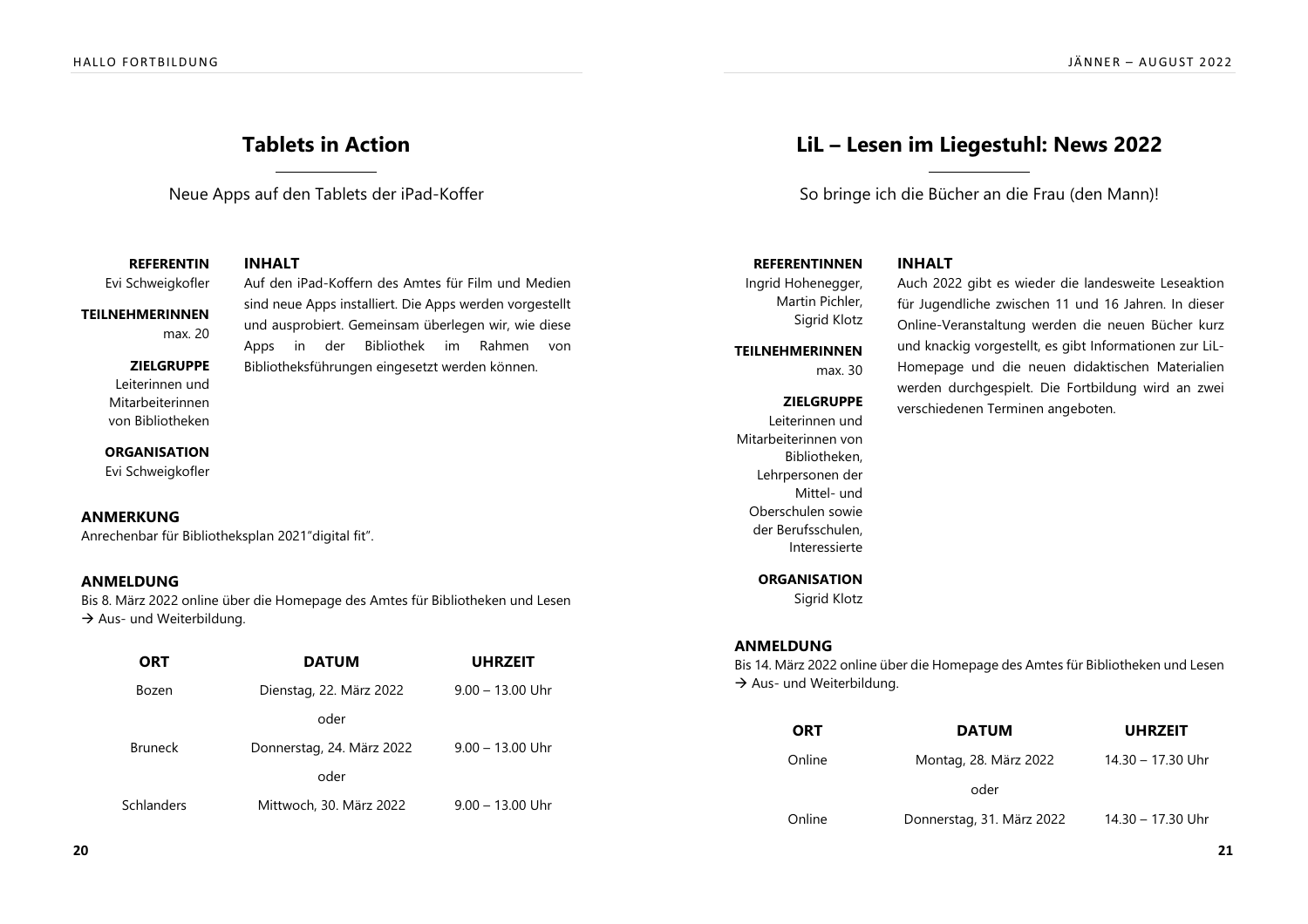# **Ran an die Bücher!**

Eine Ideenbörse zur Leseförderung in der Mittelschule

die an verschiedenen Schulen erfolgreich durchgeführt wurden. Absolventinnen und Absolventen der Kursfolgen Schulbibliothek stellen in der Praxis erprobte Beispiele zur Leseförderung vor. Es geht um literarisches Lesen, um den Einsatz von Sachbüchern, um fächerübergreifende Projekte, um Leseförderung für Buben, um kleine Leseprojekte und um große Leseprojekte für die ganze Schule. Die Teilnehmerinnen nehmen einen Koffer voller kreativer Ideen zur Leseförderung in und mit der Schulbibliothek

**REFERENTINNEN INHALT** 

verschiedene Im Mittelpunkt stehen Initiativen zur Leseförderung,

**TEILNEHMERINNEN** max 25

### ZIELGRUPPE

Lehrpersonen und Schulbibliothekarinnen der Mittelschule sowie interessierte Bibliothekarinnen der Öffentlichen **Bibliotheken** 

### **ORGANISATION**

Markus Fritz

## ANMELDUNG

Für Lehrpersonen: online über das Fortbildungsportal SuccessFactors. Für Bibliothekarinnen: Bis 23. März 2022 online über die Homepage des Amtes für Bibliotheken und Lesen  $\rightarrow$  Aus- und Weiterbildung.

mit nach Hause.

| <b>ORT</b> | <b>DATUM</b>            | <b>UHRZEIT</b>     |
|------------|-------------------------|--------------------|
| Brixen     | Mittwoch, 6. April 2022 | $9.00 - 17.30$ Uhr |

# **Absolventinnentreffen**

Grundausbildung 2018/2019 und 2019/2020

## **REFERENTINNEN INHALT**

**TEILNEHMERINNEN** max.  $25$ 

### ZIELGRUPPE

Absolventen der Grundausbildung 2018/2019 und 2019/2020

verschiedene Auf Wunsch der Absolventinnen und Absolventen der Grundausbildung 2018/2019 und 2019/2020 organisieren wir dieses Absolventinnentreffen. Dabei steht der Austausch im Mittelpunkt. Nach einem Impulsreferat zum Thema Veranstaltungen tauschen wir uns über gelungene Veranstaltungen und vieles andere aus.

### **ORGANISATION**

Marion Gamper

## ANMERKUNG

22. April 2022: Gruppe 2018/2019 29. April 2022: Gruppe 2019/2020

## ANMELDUNG

Bis 8. April 2022 online über die Homepage des Amtes für Bibliotheken und Lesen  $\rightarrow$  Aus- und Weiterbildung.

| ORT     | <b>DATUM</b>            | <b>UHRZEIT</b>    |
|---------|-------------------------|-------------------|
| Kaltern | Freitag, 22. April 2022 | 14.30 - 17.30 Uhr |
| Kaltern | Freitag, 29. April 2022 | 14.30 - 17.30 Uhr |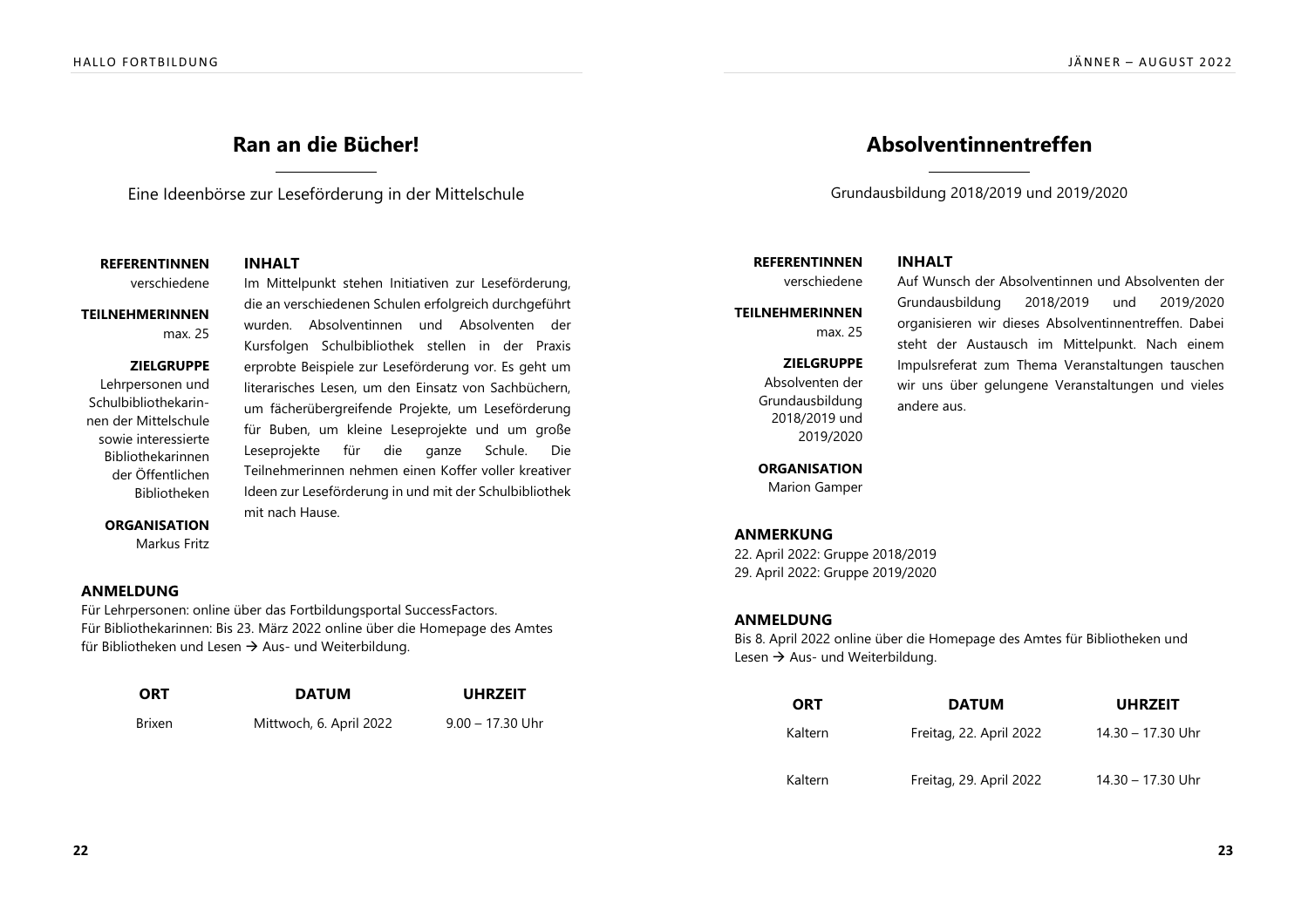# **Digitale Lesekompetenzen – Fake News identifizieren**

Ideen, Methoden und bewährte Projekte

**REFERENTIN INHALT** Katja Bauer Fakten, Fakten, Fakten. Oder? Die Gerüchteküche bei

## **TEILNEHMERINNEN**

max  $50$ 

### ZIELGRUPPE

Leiterinnen und Mitarbeiterinnen von Öffentlichen Bibliotheken und Schulbibliotheken, Lehrpersonen aller Schulstufen

Whatsapp, Verschwörungserzählungen rund um Covid19. Informationen zum (vermeintlichen) Tagesgeschehen - Fake News haben Hochkonjunktur. Ihre Verbreitung ist rasant, u.a. weil viele die Informationen nicht verifizieren können. Auch Kinder und Jugendliche bleiben von dieser Entwicklung nicht verschont. Die Referentin zeigt verschiedene Beispiele für Fake News und was hinter ihrer Produktion steht. Ferner zeigt sie auf, wie Fake News in der Bibliothek thematisiert werden können.

## **ORGANISATION**

Evi Schweigkofler

## ANMERKUNG

Anrechenbar für Bibliotheksplan 2021 "Information und Beratung".

# ANMELDUNG

Bis 13. April 2022 online über die Homepage des Amtes für Bibliotheken und Lesen  $\rightarrow$  Aus- und Weiterbildung.

| <b>ORT</b> | <b>DATUM</b>             | <b>UHRZEIT</b>    |
|------------|--------------------------|-------------------|
| Online     | Mittwoch, 27. April 2022 | 14.30 - 17.30 Uhr |

# **Kurzvideos erstellen - Fortgeschrittene**

in der Bibliothek" auf, die im Sommer/Herbst 2021 stattgefunden haben. Dabei werden folgende Inhalte

- Der Aufbau eines Filmsets mit Licht für Interview und

- Tipps und Einstellungen für einen guten Ton

# **REFERENT INHALT**

Konrad Faltner Dieses Seminar baut auf die Kurse "Kurzvideos erstellen

**TEILNEHMERINNEN** max $20$ 

# ZIELGRUPPE

Leiterinnen und Mitarbeiterinnen von Bibliotheken, die den Basiskurs

- Übung von verschiedenen Einstellungsgrößen

vertieft:

Vorlesung

- Schneiden des Filmmaterials

### **ORGANISATION**

besucht haben

Karin Volgger

## ANMERKUNG

Anrechenbar für Bibliotheksplan 2021 "digital fit".

## ANMELDUNG

Bis 14. April 2022 online über die Homepage des Amtes für Bibliotheken und Lesen  $\rightarrow$  Aus- und Weiterbildung.

| <b>ORT</b> | <b>DATUM</b>               | <b>UHRZEIT</b>     |
|------------|----------------------------|--------------------|
| Bozen      | Donnerstag, 28. April 2022 | $9.00 - 17.00$ Uhr |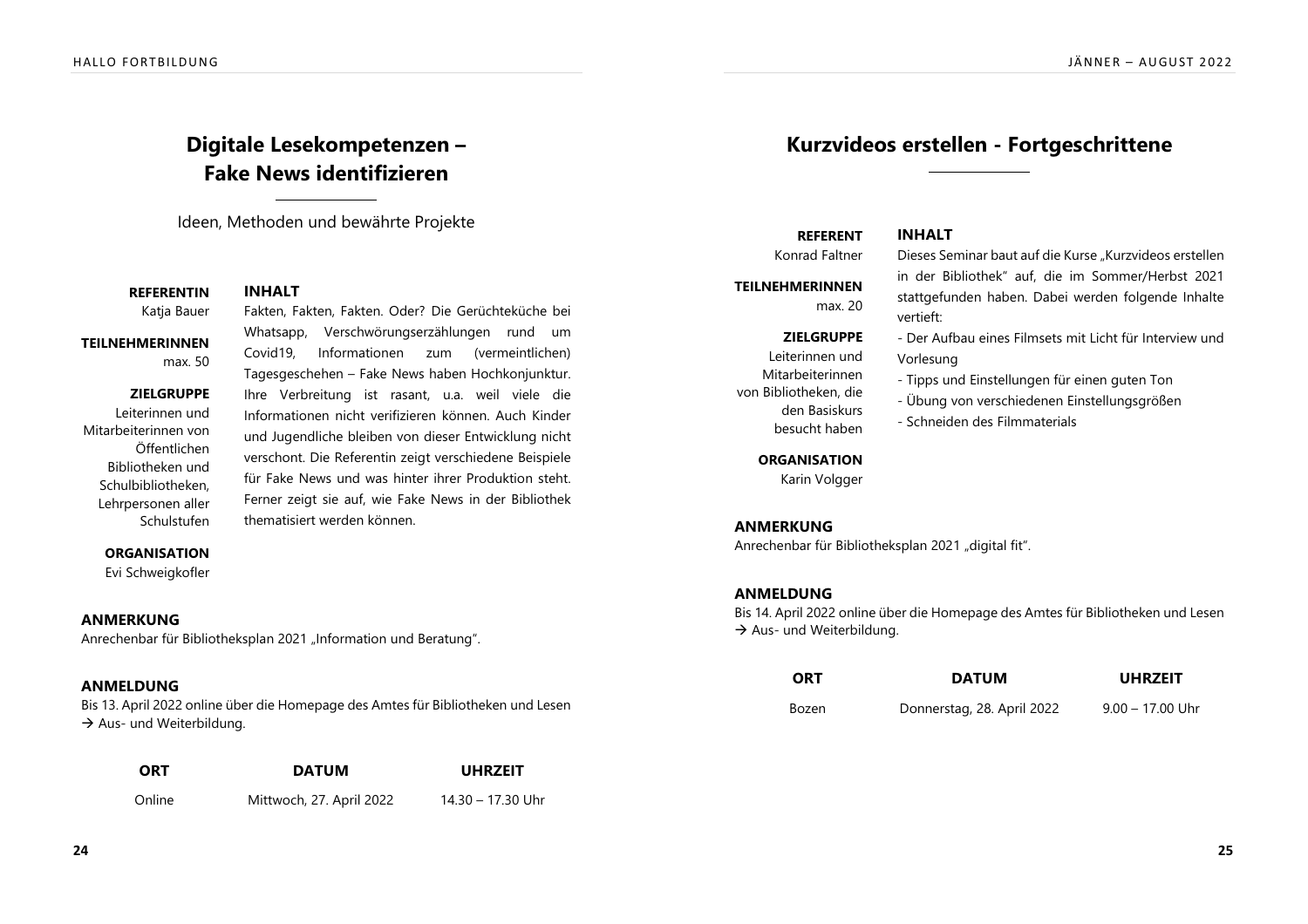# **Neugier wecken mit Konzept**

Aktuelle Kinder- und Jugendsachbücher: Angebote - Inhalte -Novitäten

### **REFERENTIN INHALT**

Renate Grubert (Teltow)

# erwarten wir vom Kinder- und Jugendsachbuch und

**TEII NEHMERINNEN** max. 20

ZIELGRUPPE Leiterinnen und Mitarbeiterinnen von Bibliotheken. Lehrerinnen.

# welche Rolle spielt es überhaupt in Bibliothek und Schule? Wir erhalten einen Marktüberblick und lernen Sachbuchreihen und Autoren-Einzeltitel kennen. Welche Konzepte stecken hinter einem Sachbuch und wie erkenne ich qute Sachbücher? Welche Trends gibt es derzeit im Sachbuchbereich und wie kann ich ein Sachbuch gezielt in der Bibliothek bzw. Schule einsetzen?

Es werden folgende Sachbuch-Inhalte geklärt: Was

#### **ORGANISATION**

Sigrid Klotz

Interessierte

### ANMELDUNG

Bis 19. April 2022 online über die Homepage des Amtes für Bibliotheken und Lesen  $\rightarrow$  Aus- und Weiterbildung.

| <b>ORT</b> | <b>DATUM</b>          | <b>UHRZEIT</b>     |
|------------|-----------------------|--------------------|
| Bozen      | Dienstag, 3. Mai 2022 | $9.00 - 17.00$ Uhr |

# **Trendthema MINT - Wissenschaft hoch im Kurs**

Aktuelle Kinder- und Jugendsachbücher zum Thema MINT

es derzeit im MINT-Sachbuchbereich?

Die Referentin präsentiert eine Auswahl an Sachbüchern zum Thema MINT und gemeinsam werden folgende Inhalte geklärt: Was macht ein gutes MINT-Sachbuch aus? Wie kann ich diese Sachbücher gezielt in der Bibliothek einsetzen? Welche Trends gibt

# **REFERENTIN INHALT**

Renate Grubert (Teltow)

# **TFII NFHMFRINNFN**

max. 20

#### ZIELGRUPPE

Leiterinnen und Mitarbeiterinnen von Bibliotheken, Interessierte

# **ORGANISATION**

Sigrid Klotz

### ANMELDUNG

Bis 20. April 2022 online über die Homepage des Amtes für Bibliotheken und Lesen  $\rightarrow$  Aus- und Weiterbildung.

| <b>ORT</b> | <b>DATUM</b>          | <b>UHRZEIT</b>     |
|------------|-----------------------|--------------------|
| Bozen      | Mittwoch, 4. Mai 2022 | $9.00 - 17.00$ Uhr |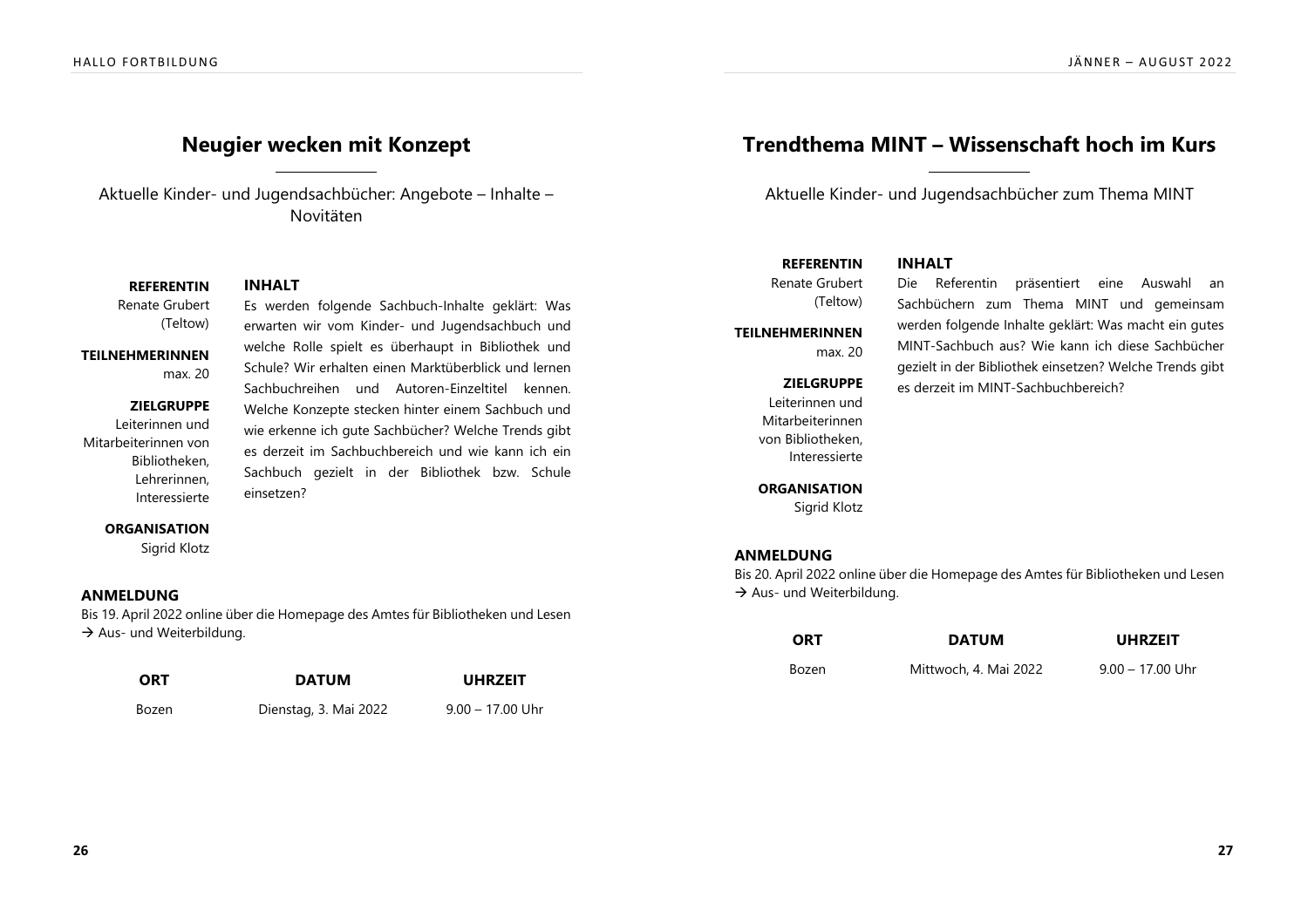# **ON TOUR in Südtirol**

Wir besuchen die neuen Bibliotheken in Kastelruth und Brixen

**REFERENTEN INHALT** 

Bruno Kaser, Klaudia Silbernagl Schgaguler

# **TFII NFHMFRINNFN**

 $max$  30

ZIELGRUPPE Leiterinnen und

Mitarbeiterinnen von Bibliotheken. Interessierte

**ORGANISATION** Verena Pernthaler

werden. Gerade von neuen Bibliotheken kann man einiges lernen und deswegen begeben wir uns auf die Reise durch unser schönes Land. Wir besichtigen einerseits die kombinierte Bibliothek Kastelruth, die nun sehr großzügig in einem Anbau zur sanierten Mittelschule untergebracht ist. Anschließend geht es weiter in die neue Stadtbibliothek Brixen, die weiterhin im Herzen der Stadt am Domplatz untergebracht ist und ihren Platz in einer gelungenen Kombination vom denkmalgeschützten ehemaligen Finanzgebäude, von Teilen des ehemaligen Gerichtsgebäudes und von einem Neubau gefunden hat.

2021 konnten wieder einige neue Bibliotheken eröffnet

# ANMERKUNG

Geplant ist ein gemeinsames Mittagessen in Brixen (auf eigene Kosten). Bitte angeben, ob Sie am gemeinsamen Mittagessen teilnehmen möchten.

# ANMELDUNG

Bis 22. April 2022 online über die Homepage des Amtes für Bibliotheken und Lesen  $\rightarrow$  Aus- und Weiterbildung.

| ORT                | <b>DATUM</b>         | <b>UHRZEIT</b>     |
|--------------------|----------------------|--------------------|
| Brixen, Kastelruth | Freitag, 6. Mai 2022 | $9.00 - 16.30$ Uhr |

# **Bibliothek mal anders!**

Veranstaltungsformate für Erwachsene

## **REFERENTIN INHALT**

Doris Ehrlich (Lüneburg)

# **TEII NEHMERINNEN** max $25$

### ZIELGRUPPE

Leiterinnen und Mitarbeiterinnen von Bibliotheken

# **ORGANISATION**

Karin Volgger

Wie sieht es aus in Ihrer Bibliothek mit neuen Ideen für die Veranstaltungsarbeit? Möchten Sie etwas anbieten, das über Lesungen hinausgeht? Fehlt Ihnen ein Kooperationspartner? Oder einfach nur eine qute Idee? All diese Befürchtungen werden Ihnen in dieser Veranstaltung genommen, gleichzeitig können Sie mit neuen Ideen frischen Wind in Ihre Veranstaltungsarbeit bringen!

Es geht um Themen wie: Repair-Café & SmartTreff, Offenes Singen & Poetry Slam, Silent Reading Party & Literarische Mittagspause & Retro Gaming & Silent Disco, Buch Casting, Ran-an-die-Nadeln-Treff, Frauen Flohmarkt, Ein quizchen Spaß muss sein und Escape Room

# ANMELDUNG

Bis 2. Mai 2022 online über die Homepage des Amtes für Bibliotheken und Lesen  $\rightarrow$  Aus- und Weiterbildung.

| <b>ORT</b> | <b>DATUM</b>         | <b>UHRZEIT</b>     |
|------------|----------------------|--------------------|
| Bozen      | Montag, 16. Mai 2022 | $9.00 - 17.00$ Uhr |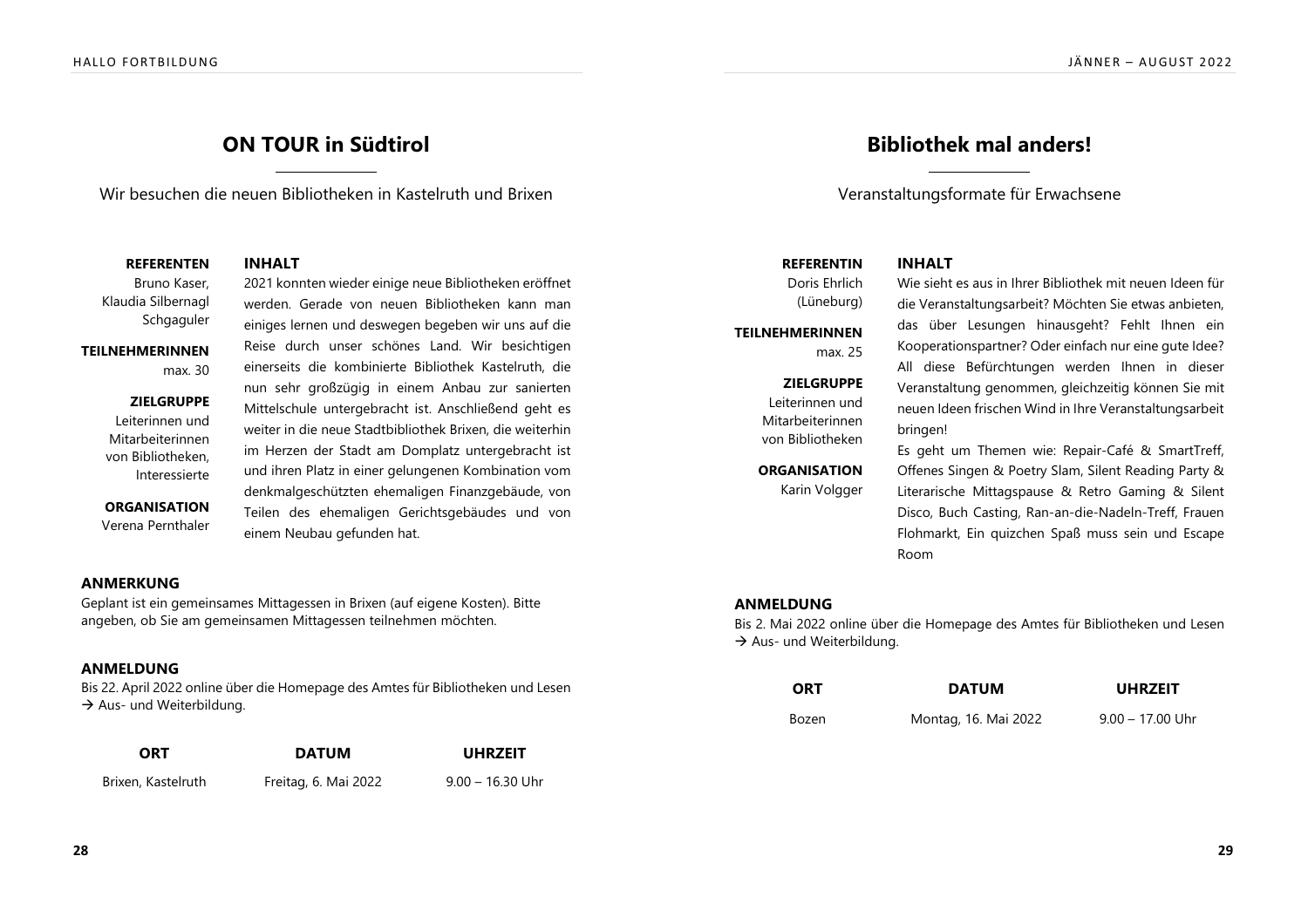# Baby Boomer bis Generation Z – Wie führe ich **ein Team erfolgreich?!**

Das Management der Generationen

**REFERENTIN INHALT** Gudrun Kulzer

**TFII NFHMFRINNFN** 

 $max$  20

ZIELGRUPPE

Leiterinnen und Mitarbeiterinnen von Öffentlichen Bibliotheken. Interessierte

Wandel erfordern ein Management der Generationen. Unterschiedliche Ansprüche, Kompetenzen und Merkmale zeichnen die einzelnen Generationen aus. Das Wissen und der Erfahrungsstand der Baby Boomer sowie die Ideen und neuen Technologien der Jüngeren sind die Grundlagen für den Arbeitserfolg. Diese Unterschiede sollten berücksichtigt werden, damit eine effektive Personalführung gelingt.

Der Fachkräftemangel sowie der demographische

#### **ORGANISATION**

Karin Volgger

## ANMELDUNG

Bis 13. Mai 2022 online über die Homepage des Amtes für Bibliotheken und Lesen  $\rightarrow$  Aus- und Weiterbildung.

| <b>ORT</b> | <b>DATUM</b>             | <b>UHRZEIT</b>     |
|------------|--------------------------|--------------------|
| Bozen      | Donnerstag, 26. Mai 2022 | $9.00 - 17.00$ Uhr |

# **Seniorinnen und Senioren – eine interessante Zielgruppe für die Bibliothek?!**

# **REFERENTIN INHALT**

Gudrun Kulzer

**TEILNEHMERINNEN**  $max$  20

### ZIELGRUPPE

Leiterinnen und Mitarbeiterinnen von Öffentlichen Bibliotheken. Interessierte

**ORGANISATION** Karin Volgger

Wie berücksichtigen Bibliotheken die Interessen älterer Menschen und welche Interessen könnten das sein? Ein kurzes Impulsreferat zum Einstieg in das Thema steht zu Beginn der Fortbildung. Im Verlauf des Seminars werden verschiedene Veranstaltungsangebote, z.B. Vorlesenachmittag, lnformations- und Medienkompetenz, digitale Angebote wie E-Medien und deren Handhabung vorgestellt. Des Weiteren werden Kooperationsmöglichkeiten mit anderen Einrichtungen sowie Angebote für Menschen mit Demenz präsentiert.

## ANMELDUNG

Bis 12. Mai 2022 online über die Homepage des Amtes für Bibliotheken und Lesen  $\rightarrow$  Aus- und Weiterbildung.

| <b>ORT</b> | <b>DATUM</b>          | <b>UHRZEIT</b>      |
|------------|-----------------------|---------------------|
| Bozen      | Freitag, 27. Mai 2022 | $14.00 - 18.00$ Uhr |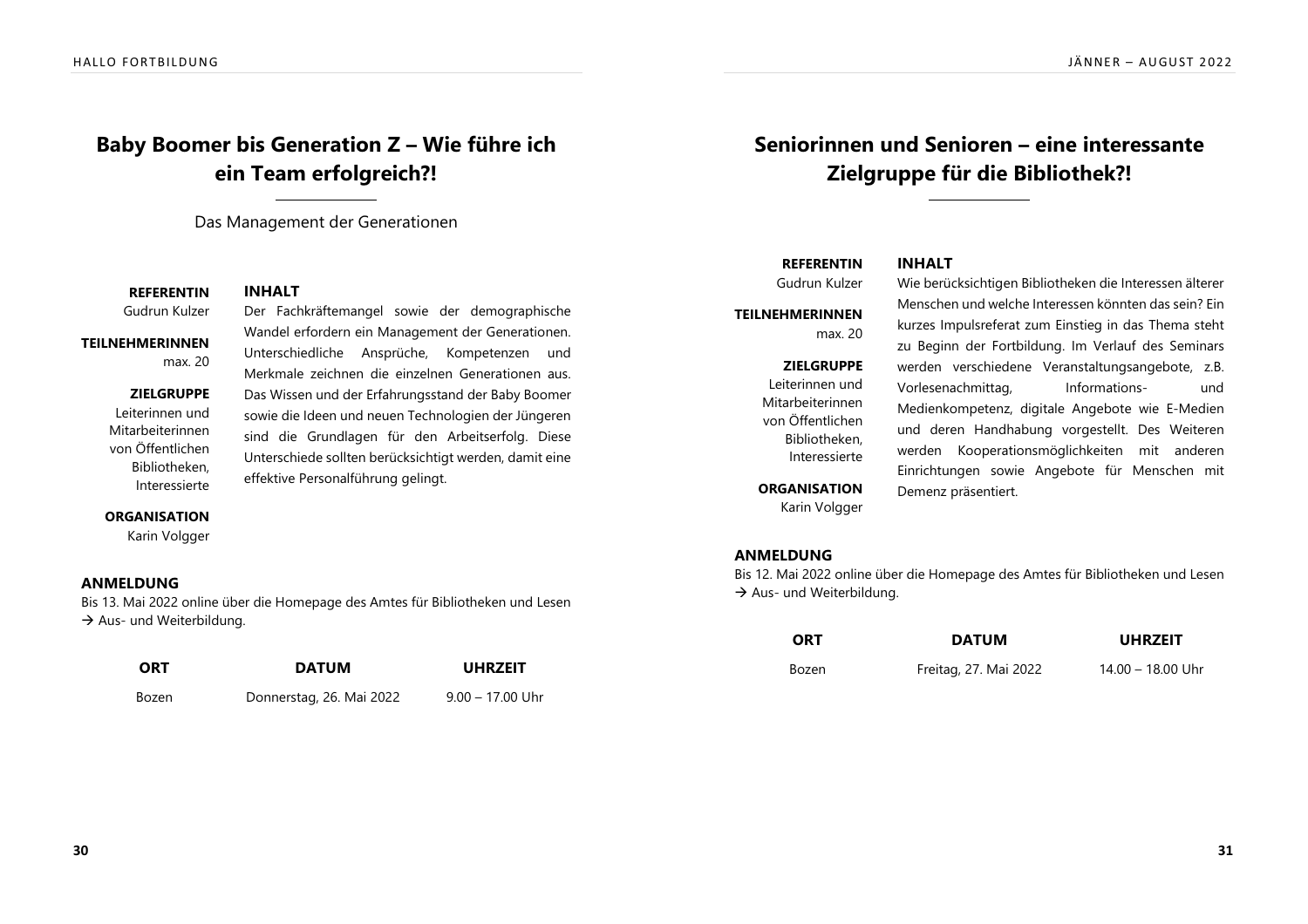# **Kino im Kopf: Storytelling für die** Öffentlichkeitsarbeit von Bibliotheken

**REFERENTIN INHALT** 

KQHJDBGMDKKA@BG HMD NSRBG@ES~ CHD wADQ DHMD DRBGHBGSD UDQLHSSDKS

**TEILNEHMERINNEN** 

wird, erzielt Aufmerksamkeit, weckt Emotionen und

max. 12

### ZIELGRUPPE

Leiterinnen und Mitarbeiterinnen von Öffentlichen **Bibliotheken** 

### **ORGANISATION**

Karin Volgger

## ANMELDUNG

Bis 25. Mai 2022 online über die Homepage des Amtes für Bibliotheken und Lesen  $\rightarrow$  Aus- und Weiterbildung.

> $Lind$ Mittwoch, 15. Juni 2022

Online

# Mittwoch, 8. Juni 2022

eigenen Kommunikation nach außen.

setzt das Kino im Kopf in Gang. Dadurch bleibt sie in Erinnerung. Storytelling in der Öffentlichkeitsarbeit hilft. Herz und Hirn der Menschen zu erreichen. In dem zweiteiligen Online-Seminar mit der Schreibtrainerin Ulrike Schnellbach bekommen Sie Tipps, analysieren Beispiele und machen kleine Übungen - auch zu Ihrer

 $14.00 - 18.00$  Uhr

# Leseempfehlungen geben

# **REFERENTIN INHALT**

**TEILNEHMERINNEN** max $20$ 

> ZIELGRUPPE Leiterinnen und Mitarbeiterinnen von Öffentlichen Bibliotheken. Interessierte

**ORGANISATION** Karin Volgger

Heidi Wieser and Was soll ich lesen? Kannst du mir etwas empfehlen?". oder, "Habt ihr wieder etwas Neues?"

> Diese Fragen werden häufig an die Bibliothekarin gestellt. Wie kann man darauf professionell reagieren? Die Referentin Heidi Wieser, erfahrene Buchhändlerin in einer großen Buchhandlung, stellt die wichtigsten Grundlagen eines Beratungsgesprächs vor. Sie zeigt auf was auch in Bibliotheken umgesetzt werden kann und gibt Tipps wie man für jede/jeden etwas Passendes findet. Dabei kommen auch praktische Übungen zum Finsatz.

## ANMERKUNG

Anrechenbar für Bibliotheksplan 2021 "Information und Beratung".

## ANMELDUNG

Bis 13. Mai 2022 online über die Homepage des Amtes für Bibliotheken und Lesen  $\rightarrow$  Aus- und Weiterbildung.

| <b>ORT</b> | <b>DATUM</b>             | <b>UHRZEIT</b>    |
|------------|--------------------------|-------------------|
| Bozen      | Donnerstag, 9. Juni 2022 | 14.00 - 17.30 Uhr |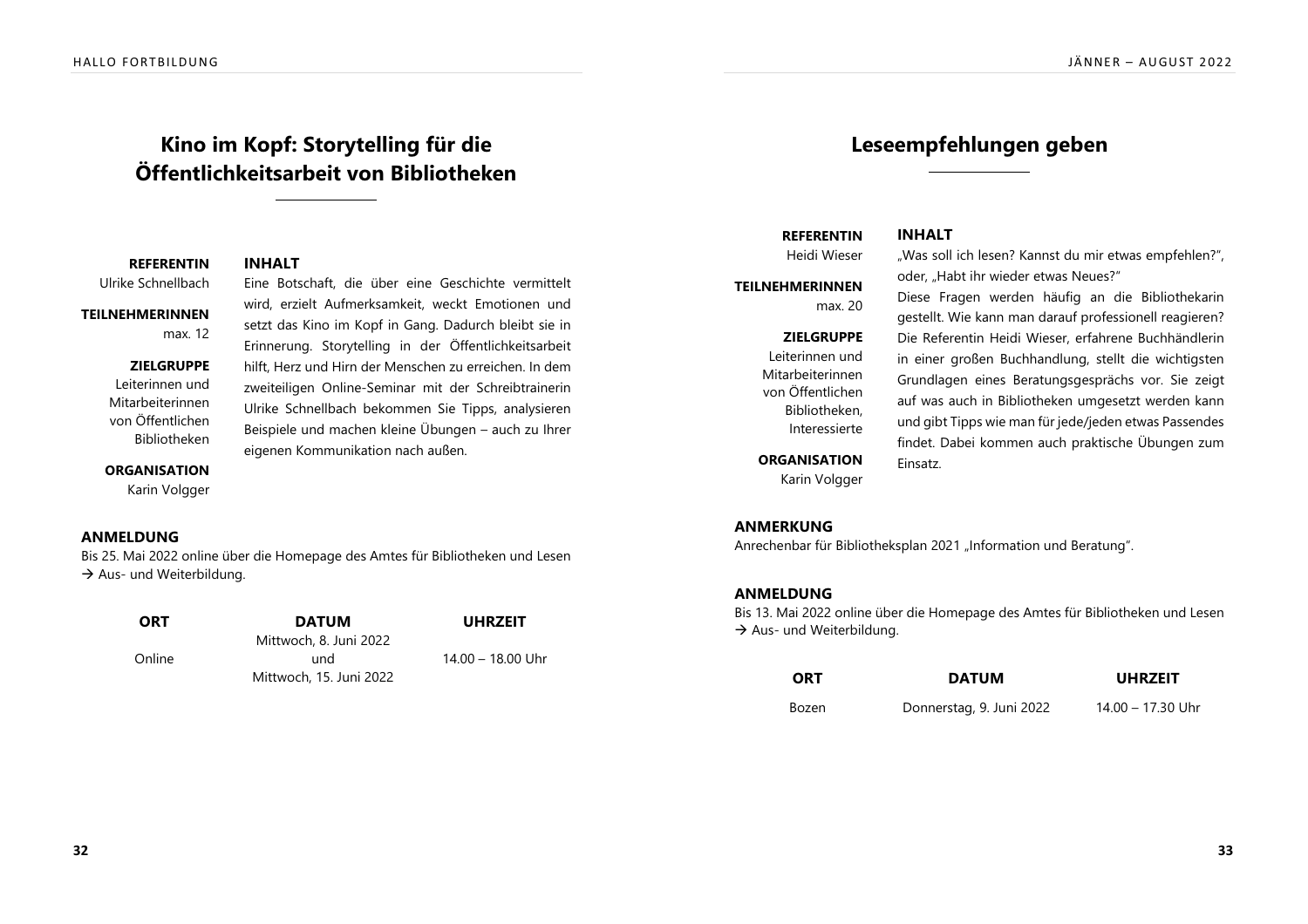# **Hilfe! Eine Schulklasse kommt!**

Ideen für die Gestaltung von Bibliotheksstunden für Grundschulklassen

## **REFERENTINNEN INHALT**

Barbara Morandell, Margit Stampfer

# Die beiden Referentinnen zeigen verschiedene

## **TEII NEHMERINNEN** max. 20

ZIELGRUPPE Leiterinnen und Mitarbeiterinnen von ehrenamtlich geführten Bibliotheken

Möglichkeiten auf, wie anregende Bibliotheksstunden für Schulklassen gestaltet werden können. Die Angebote reichen von Bibliotheksrallyes über Suchund Orientierungsspiele bis zu Vorlese-Ideen, die sich ohne großen Aufwand durchführen lassen. Die Kursteilnehmerinnen erhalten praktische Hinweise und Gestaltungsvorschläge, die sie dann direkt vor Ort in ihren Bibliotheken umsetzen können.

#### **ORGANISATION**

Sigrid Klotz

### ANMELDUNG

Bis 16. August 2022 online über die Homepage des Amtes für Bibliotheken und Lesen  $\rightarrow$  Aus- und Weiterbildung.

| ORT   | <b>DATUM</b>              | <b>UHRZEIT</b>    |
|-------|---------------------------|-------------------|
| Bozen | Dienstag, 30. August 2022 | 14.30 – 17.30 Uhr |

# **Vor-Ort-Auditvorbesprechung**

### **REFERENTIN INHALT**

Mitarbeiterinnen aus dem Amt für Bibliotheken und Lesen

#### ZIELGRUPPE

Leiterinnen und Mitarbeiterinnen von Öffentlichen Bibliotheken

Beim Audit wird überprüft, ob die Standards einer Funktionsstufe von der Bibliothek erfüllt werden. Die Überprüfung findet in Form eines Gesprächs statt. Neben der Feststellung, ob die Standards erfüllt werden, wird auch gemeinsam überlegt, wieso Abweichungen entstehen und wie diese verbessert werden können

Bibliotheken, die sich auf das Audit vorbereiten, bieten wir eine Auditvorbesprechung an. Dabei geben wir Tipps und Anleitungen, um die Standards zu erfüllen.

### ANMELDUNG

E-Mail: karin.volgger@provinz.bz.it Telefon: 0471 413325

### ANMERKUNG

Die Vor-Ort-Auditbesprechung findet nach der Terminvereinbarung in Ihrer Bibliothek statt.

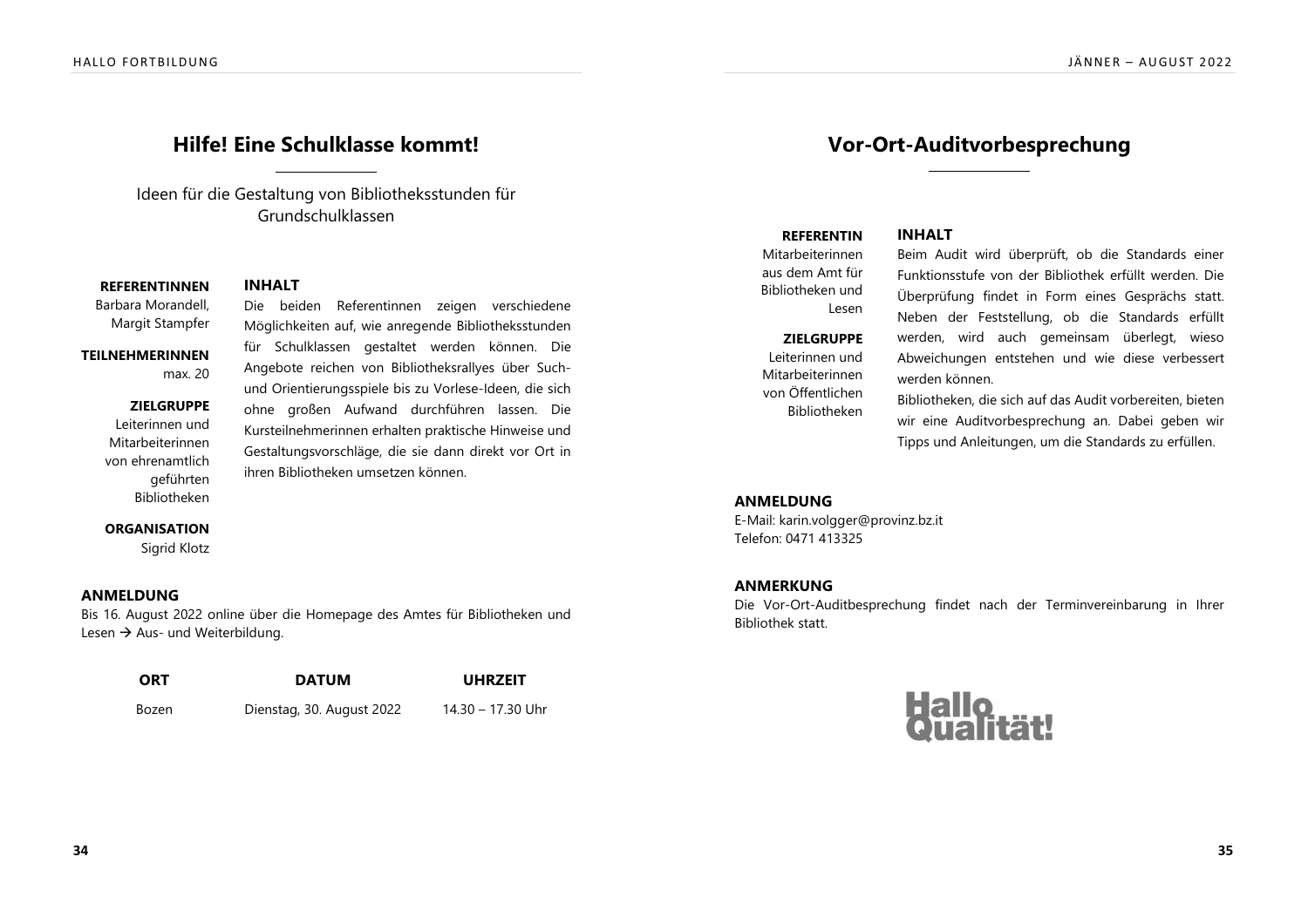# **1. Amt für Bibliotheken und Lesen** Informationstreffen

# **Dienstkonferenz der Direktorinnen der Mittelpunktbibliotheken und der** hauptamtlichen Leiterinnen von Öffentlichen **Bibliotheken**

### **ZIELGRUPPE**

Leiterinnen der Mittel- und Talschaftsbibliotheken sowie hauptamtliche Leiterinnen von Öffentlichen Bibliotheken

## **INHALT** Der genaue Ablauf wird noch bekanntgegeben.

## **ORGANISATION**

Marion Gamper

## ANMELDUNG

Bis 8. Februar 2022 online über die Homepage des Amtes für Bibliotheken und Lesen  $\rightarrow$  Aus- und Weiterbildung.

| <b>ORT</b> | <b>DATUM</b>               | <b>UHRZEIT</b>     |
|------------|----------------------------|--------------------|
| Bozen      | Dienstag, 22. Februar 2022 | $9.00 - 13.00$ Uhr |

# **Treffen der ehrenamtlichen Leiterinnen von** Öffentlichen Bibliotheken

**INHALT** 

## **ZIFIGRUPPF** Ehrenamtliche Leiterinnen von

Öffentlichen Bibliotheken Der genaue Ablauf wird noch bekanntgegeben.

**ORGANISATION** 

Marion Gamper

## ANMELDUNG

Bis 10. Februar 2022 online über die Homepage des Amtes für Bibliotheken und Lesen  $\rightarrow$  Aus- und Weiterbildung.

| <b>ORT</b> | <b>DATUM</b>              | <b>UHRZEIT</b>    |
|------------|---------------------------|-------------------|
| Bozen      | Freitag, 25. Februar 2022 | 14.30 - 17.00 Uhr |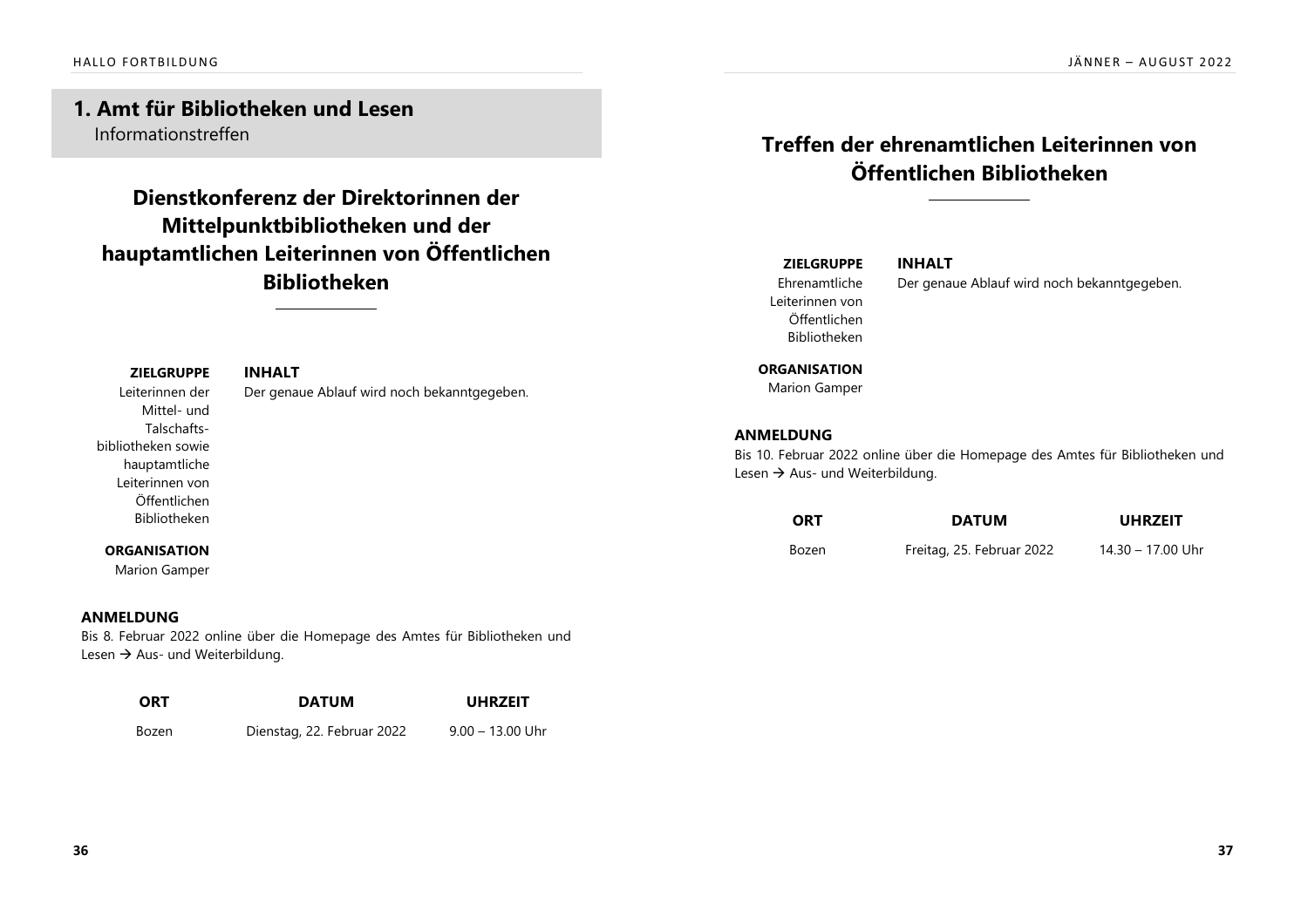# **2. Bibliotheksverband Südtirol**

Studienfahrten & Jahreshauptversammlung

# **Studienfahrt zur Leipziger Buchmesse 2022**

# **TEILNEHMERINNEN INHALT**

# max. 25 Es ist wieder soweit: Nach zwei Jahren des Pandemie-

ZIELGRUPPE **BVS-Mitglieder** 

## ORGANISATION

Bibliotheksverband ist dabei! Neben den bekannten Themenwelten steht erneut die beliebte Manga-Comic-Convention und die Leipziger Antiquariatsmesse auf dem Programm. Mit der Veranstaltungsreihe "Leipzig liest" ist wieder die gesamte Stadt in den wichtigsten Frühjahrstreff der Buch- und Medienbranche eingebunden; als Gastland präsentiert sich Portugal. N. N.

bedingten Ausfalls findet in Leipzig endlich wieder eine Buchmesse vor Ort und mit Publikum statt - und der

## ANMERKUNG

Nähere Einzelheiten zur Fahrt können der Dezember-Ausgabe 2021 von "Zum Lesen" entnommen werden.

# ANMELDUNG

Von Montag, 10. bis Freitag, 21. Jänner 2022 telefonisch unter 0471 / 28 57 30 oder per Mail an neuigkeiten@bvs.bz.it.

# **DATUM**

Mittwoch, 16. bis Sonntag, 20. März 2022

# **41. Jahreshauptversammlung des BVS**

**INHALT** 

**ZIELGRUPPE BVS-Mitglieder und** alle Interessierten

Mitaliederversammlung, Rückblick und Ausblick auf die Tätigkeit des Verbandes 2021/2022

# ANMERKUNG

Einladung und Programm werden im Frühjahr 2022 an alle Mitglieder und Bibliotheken verschickt

| <b>ORT</b>               | <b>DATUM</b>         |
|--------------------------|----------------------|
| wird noch bekanntgegeben | Samstag, 7. Mai 2022 |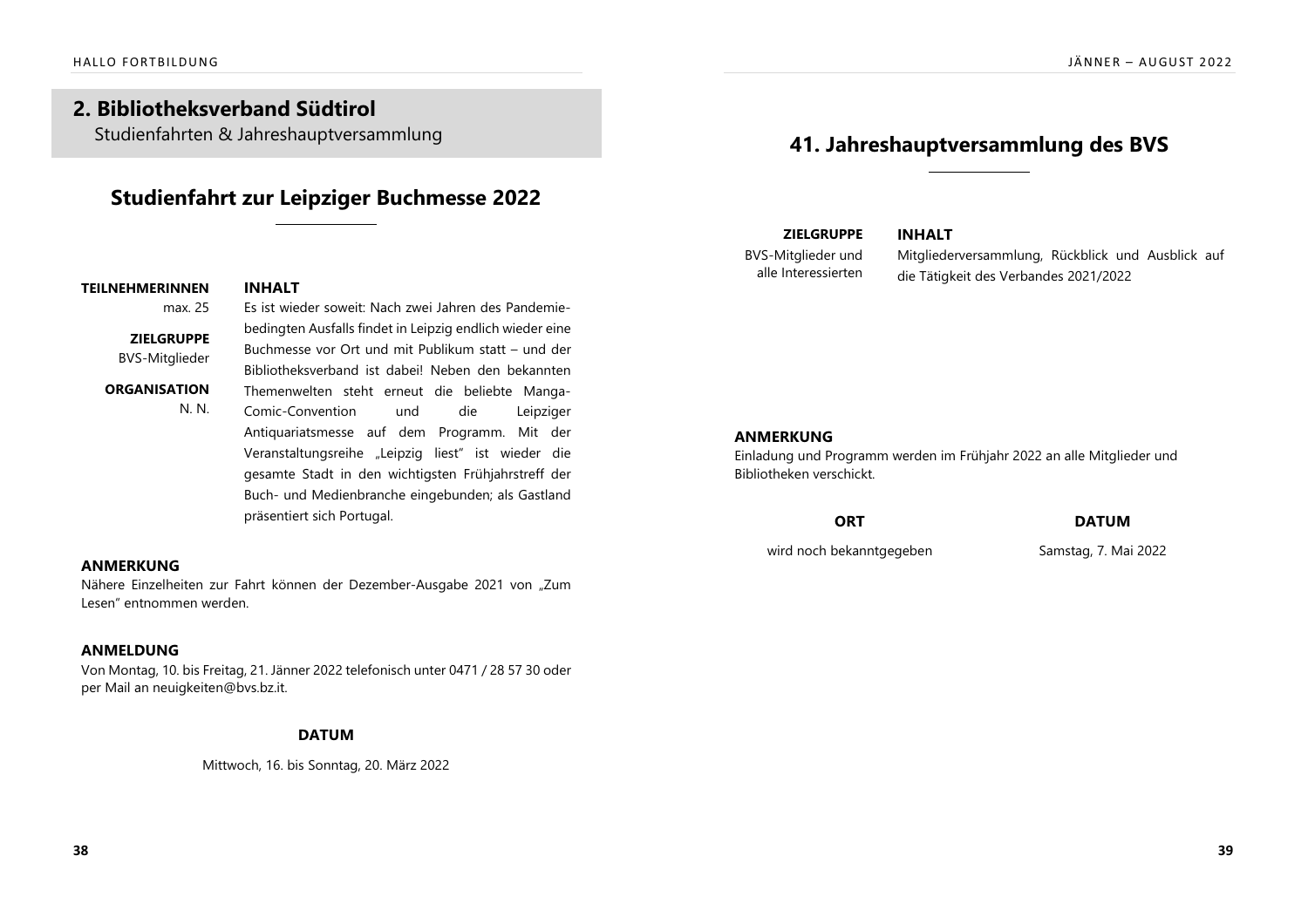# **2. Bibliotheksverband Südtirol**

Fortbildungsveranstaltungen

# **Hilfe, Veranstaltungsarbeit!**

**REFERENTIN INHALT** DSQ@TKRDQ HDRD DQ@MRS@KSTMF AHDSDS DHMDM FQTMCKDFDMCDM

## **TEILNEHMERINNEN** max. 15

#### ZIELGRUPPE

Leiterinnen und Mitarbeiterinnen von Öffentlichen **Bibliotheken** 

Einblick in die Organisation von Veranstaltungen. Dabei wird das Hauptaugenmerk auf die einzelnen Planungsschritte und das Zusammenspiel zwischen Bibliothek, Referenten und eventuellen Partnern gelegt. Zur Veranschaulichung werden kurze Veranstaltungsbeispiele vorgestellt und Hilfestellung für die einzelnen Organisationsschritte gegeben.

#### **ORGANISATION**

Petra Mulser

## ANMELDUNG

Bis 14. Jänner 2022 über die Homepage des BVS, Menüpunkt Fortbildungen.

| <b>ORT</b> | <b>DATUM</b>             | <b>UHRZEIT</b>     |
|------------|--------------------------|--------------------|
| Online     | Freitag, 21. Jänner 2022 | $9.00 - 12.30$ Uhr |

# **Katalogisieren für Anfängerinnen**

Katalogisierung. Er besteht aus einer Mischung von Theorie und Praxis, bei der zum einen das Regelwerk RDA vorgestellt und zum anderen das konkrete Katalogisieren der Medien geübt wird. Weitere Themen sind die Fremddatenübernahme, Katalogisate mit mehreren Exemplarsätzen, Katalogisieren von Zeitschriften und die Vergabe von Systematikstellen.

## **REFERENTIN INHALT** Jana Wagner ber Kurs bietet eine grundlegende Einführung in die

**TEILNEHMERINNEN** max $12$ 

## ZIELGRUPPE

Leiterinnen und Mitarbeiterinnen von Bibliotheken

#### **ORGANISATION**

Petra Mulser

## ANMERKUNG

Hauptamtliches Bibliothekspersonal hat Vorrang!

## ANMELDUNG

Bis 3. Februar 2022 über die Homepage des BVS, Menüpunkt Fortbildungen.

| <b>ORT</b> | <b>DATUM</b>                 | <b>UHRZEIT</b>     |
|------------|------------------------------|--------------------|
| Bozen      | Donnerstag, 10. Februar 2022 | $9.00 - 17.00$ Uhr |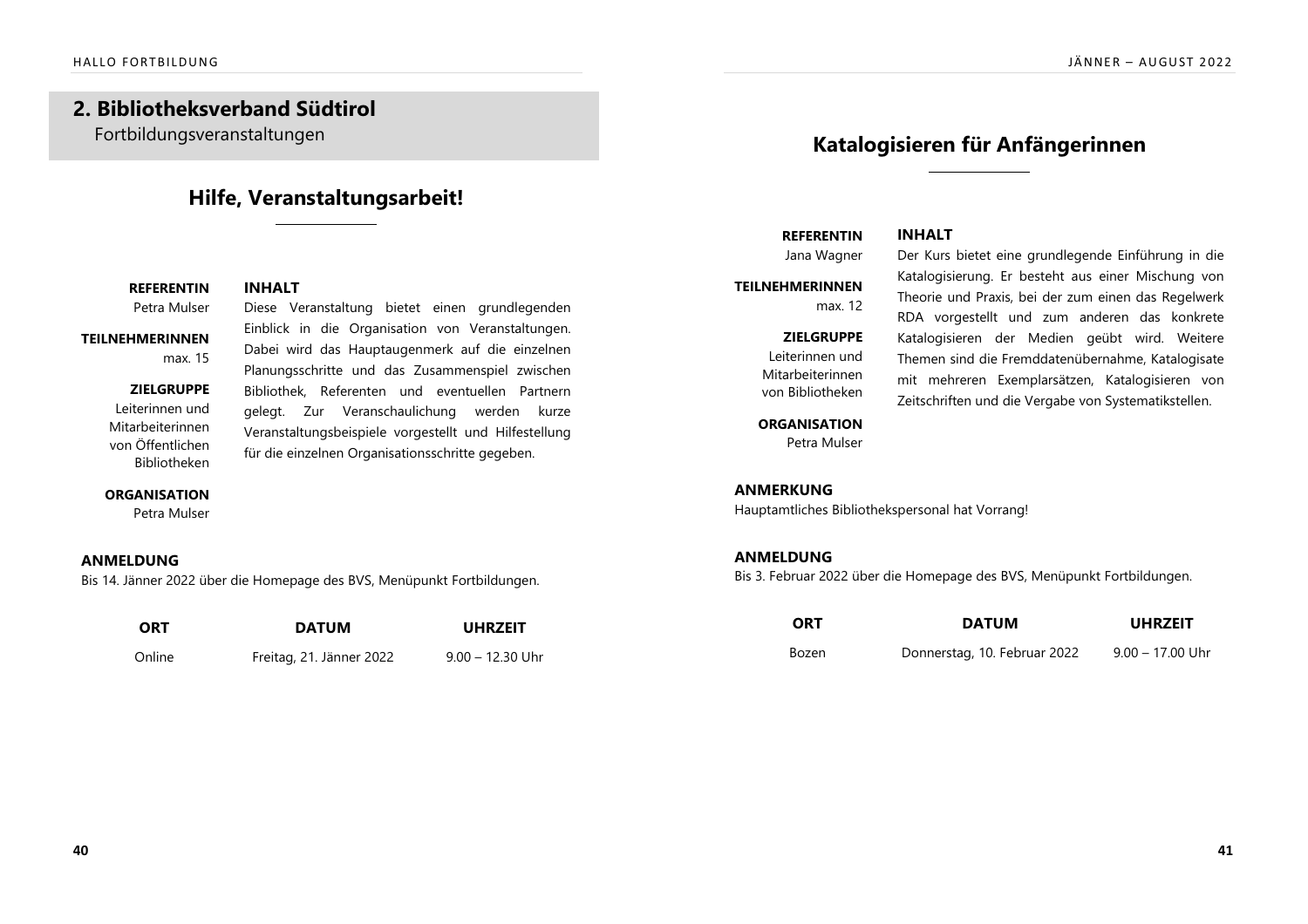# **Erfolgreich und resilient in Beruf und Leben**

**REFERENT INHALT** 

**TEILNEHMERINNEN** max. 12

Heinold Pider Steigende Anforderungen, wachsende Komplexität und Geschwindigkeit fordern von uns immer neue Fähigkeiten. Doch wie können wir diese Herausforderungen meistern und dabei erfolgreich und mit Lebensfreude agieren?

#### **ZIELGRUPPE** Mitarbeiterinnen

von Öffentlichen Bibliotheken und Schulbibliotheken

**ORGANISATION** 

Petra Mulser

# Dieses Seminar beschäftigt sich mit diesen Themen. Sie lernen die wichtigsten Hintergründe kennen, erarbeiten Lösungen für die wichtigsten beruflichen Herausforderungen und erhalten ein Übungsset, das Sie direkt in der Praxis einsetzen können. Nähere Informationen zu den Inhalten finden Sie auf der Homepage des BVS.

## ANMELDUNG

Bis 8. Februar 2022 über die Homepage des BVS, Menüpunkt Fortbildungen.

| <b>ORT</b> | <b>DATUM</b>               | <b>UHRZEIT</b>     |
|------------|----------------------------|--------------------|
| Nals       | Dienstag, 15. Februar 2022 | $9.00 - 17.00$ Uhr |

# **Ausleihe in Bibliotheca**

# **REFERENTIN INHALT**

**TEILNEHMERINNEN** max $12$ 

ZIELGRUPPE

Mitarbeiterinnen von Bibliotheken

**ORGANISATION** Petra Mulser

Anna Huber Dieser ganztägige Kurs befasst sich mit dem Modul Ausleihe und deren Funktionen (Ausleihe, Rückgabe, Verlängerung, Vorbestellung, Neuanmeldung von Benutzerinnen und Benutzern, usw.), dem Ausdruck der Leserinnendaten für den Datenschutz und der einfachen Recherche in Bibliotheca. Die neu erlernten Inhalte werden anhand von praktischen Beispielen geübt und gefestigt.

## ANMELDUNG

Bis 11. Februar 2022 über die Homepage des BVS, Menüpunkt Fortbildungen.

| <b>ORT</b> | <b>DATUM</b>              | <b>UHRZEIT</b>     |
|------------|---------------------------|--------------------|
| Bozen      | Samstag, 19. Februar 2022 | $9.00 - 17.00$ Uhr |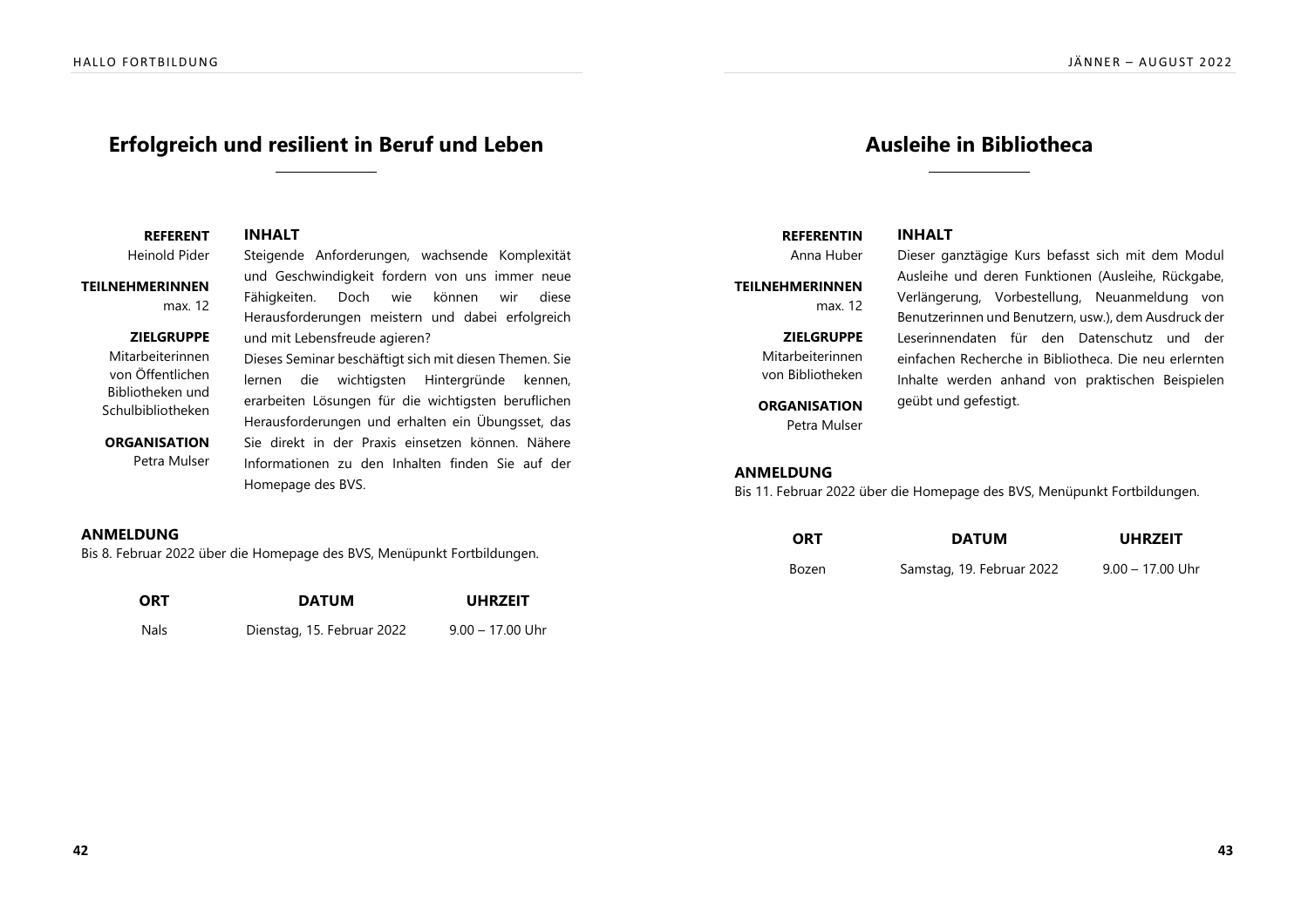# **Praxisworkshop Katalogisieren**

Spezialfälle, welche den Teilnehmerinnen beim Katalogisieren begegnen, näher zu beleuchten. Der Schwerpunkt liegt dabei in der Anwendung der Katalogisierungsregeln in Spezialfällen oder bei einzelnen Medien. Um bestmöglich auf die Bedürfnisse der Teilnehmenden einzugehen, sind sie gebeten, Fragen und Problemfälle aus der eigenen

#### **REFERENTIN INHALT**

Margot Trebo Dieser Vertiefungskurs bietet die Möglichkeit, einige

### **TEILNEHMERINNEN** max.  $12$

#### **ZIELGRUPPE**

Katalogisierende Mitarbeiterinnen und Leiterinnen von Bibliotheken

#### **ORGANISATION**

Petra Mulser

### ANMELDUNG

Bis 2. März 2022 über die Homepage des BVS, Menüpunkt Fortbildungen.

| <b>ORT</b> | <b>DATUM</b>           | <b>UHRZEIT</b>     |
|------------|------------------------|--------------------|
| Online     | Mittwoch, 9. März 2022 | $8.30 - 12.30$ Uhr |

Katalogisierungsarbeit einzubringen.

# **Blitzlichter: Agenda 2030 der UN**

#### **REFERENTINNEN INHALT**

Expertinnen aus den Bibliotheken, Sonja Hartner

### **TEILNEHMERINNEN**

# ZIELGRUPPE

max $12$ 

Leiterinnen und Mitarbeiterinnen von Bibliotheken

**ORGANISATION** Petra Mulser

Die 17 Ziele für nachhaltige Entwicklung der UN haben Eingang in die Köpfe der Menschen gefunden. Auch die Bibliotheken beteiligen sich mit zahlreichen Veranstaltungen und Initiativen an der Umsetzung der Ziele. In diesem Kurs wagen wir einen Blick über den eigenen bibliothekarischen Tellerrand und erfahren, was andere Bibliotheken in Südtirol bereits umsetzen oder veranstalten. Ziel ist es, neue Ideen für die eigene Arbeit zu sammeln und sich neue Motivation zu holen.

## ANMELDUNG

Bis 9. März 2022 über die Homepage des BVS, Menüpunkt Fortbildungen.

| <b>ORT</b> | <b>DATUM</b>              | <b>UHRZEIT</b>     |
|------------|---------------------------|--------------------|
| Online     | Donnerstag, 17. März 2022 | $9.00 - 12.30$ Uhr |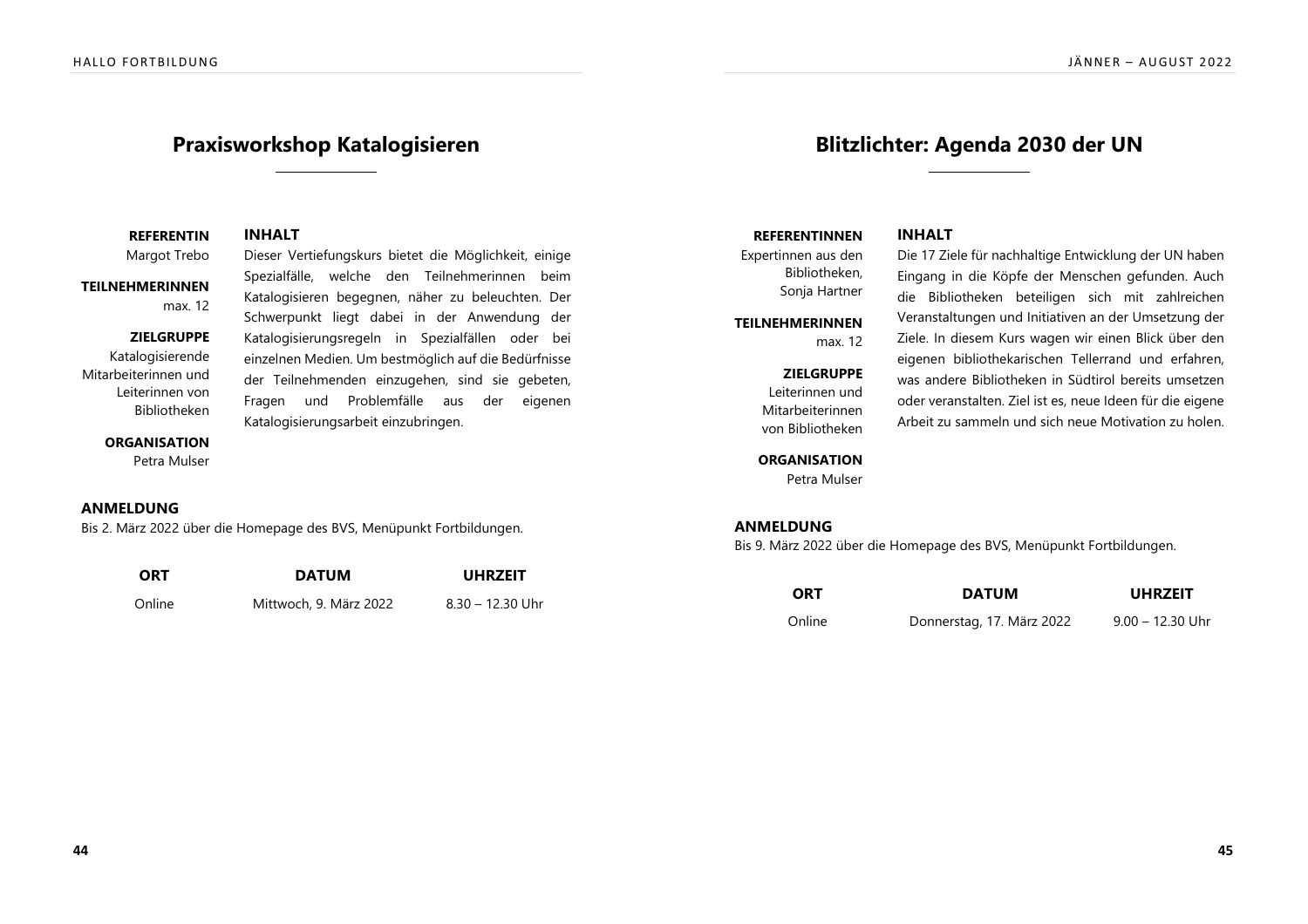# **Bibliotheca - Tipps & Tricks**

in der Anwendung von Bibliotheca. Dazu gehören unter anderem die Expertenrecherche, die verschiedenen Ausdrucke und das Erstellen von

### **REFERENTIN INHALT**

Irene Demetz Der halbtägige Kurs widmet sich einigen Detailfragen

# **TEILNEHMERINNEN**

max.  $12$ 

#### **ZIELGRUPPE**

Leiterinnen und Mitarbeiterinnen von Bibliotheken

#### **ORGANISATION**

Petra Mulser

## ANMELDUNG

Bis 4. April 2022 über die Homepage des BVS, Menüpunkt Fortbildungen.

Mahnungen.

| <b>ORT</b> | <b>DATUM</b>           | <b>UHRZEIT</b>     |
|------------|------------------------|--------------------|
| Bozen      | Montag, 11. April 2022 | $9.00 - 12.30$ Uhr |

# Attraktive Grafiken und Designs kostenlos **erstellen mit Canva**

# **REFERENTIN INHALT**

## **TEILNEHMERINNEN** max. 12

## ZIELGRUPPE

Mitarbeiterinnen von Bibliotheken

**ORGANISATION** Petra Mulser

Barbara Weidmann Dieser Kurs zeigt, wie mit dem kostenlosen Browser-Tool "Canva" schnell und einfach visuelle Elemente für soziale Medien, Websites oder Druckerzeugnisse aller Art erstellt werden können. Nach der Einführung in die Basisfunktionen, Werkzeuge und Layoutvorlagen erhalten die Teilnehmenden Gelegenheit, in angeleiteten Praxisübungen eigene kleine Designs zu gestalten.

## ANMERKUNG

Erfahrung im Umgang mit Computer und Internet ist Voraussetzung! Anrechenbar für Bibliotheksplan 2021 "digital fit".

## ANMELDUNG

Bis zum 6. April 2022 über die Homepage des BVS, Menüpunkt Fortbildungen.

| <b>ORT</b> | <b>DATUM</b>             | <b>UHRZEIT</b>     |
|------------|--------------------------|--------------------|
| Online     | Mittwoch, 13. April 2022 | $8.30 - 12.30$ Uhr |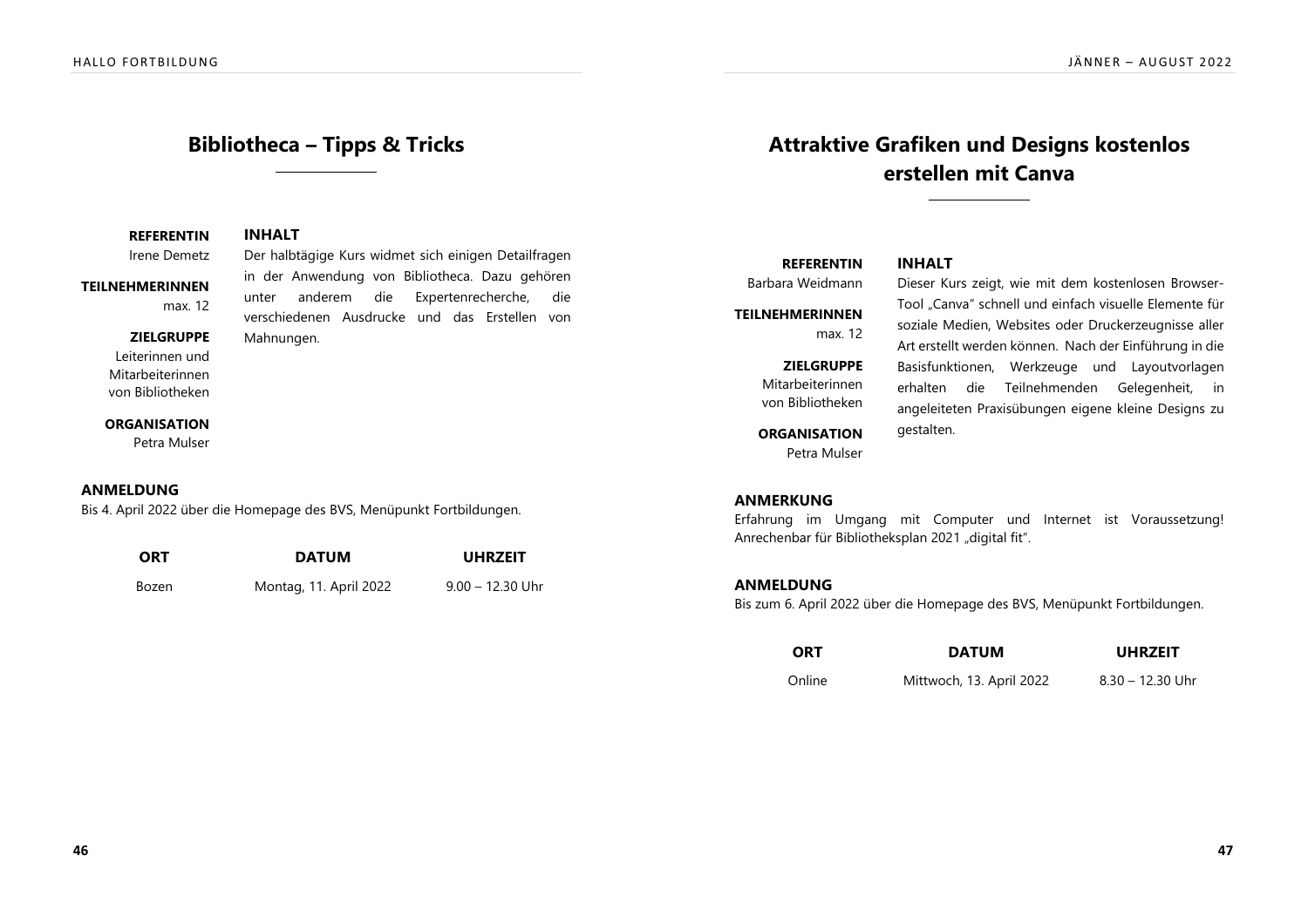# **Inhalte in OPEN einpflegen**

Dieser Kurs richtet sich an diejenigen, die schnell und unkompliziert erste Texte und Bilder auf ihren Webkatalog OPEN stellen möchten, ohne die Grundschulung absolviert zu haben. Der Kurs konzentriert sich auf das Einstellen von Inhalten in den Online-Katalog. Weitere Möglichkeiten der Gestaltung und weiterführende Informationen werden im "Grundkurs OPEN" vermittelt und bilden NICHT

## **REFERENT INHALT**

Edukim Gashi

## **TEILNEHMERINNEN** max. 12

### **ZIELGRUPPE**

Mitarbeiterinnen von Öffentlichen Bibliotheken und Schulbibliotheken

#### **ORGANISATION**

Petra Mulser

## ANMERKUNG

Anrechenbar für Bibliotheksplan 2021 "digital fit".

## ANMELDUNG

Bis 20. April 2022 über die Homepage des BVS, Menüpunkt Fortbildungen.

| <b>ORT</b> | <b>DATUM</b>             | <b>UHRZEIT</b>     |
|------------|--------------------------|--------------------|
| Online     | Mittwoch, 27. April 2022 | $9.00 - 12.30$ Uhr |

Gegenstand dieses Online-Seminars.

# **Webkatalog OPEN**

# **REFERENT INHALT**

Edukim Gashi

**TEILNEHMERINNEN** max $12$ 

> ZIELGRUPPE Mitarbeiterinnen von Öffentlichen Bibliotheken und Schulbibliotheken

## **ORGANISATION**

Petra Mulser

Diese Fortbildung aibt Einblick in die einzelnen Funktionen des Webkatalogs OPEN, der neben der Möglichkeit der Recherche für Benutzerinnen auch als Webauftritt der Bibliothek verwendet werden kann. Inhalt der Veranstaltung sind die wichtigsten Einstellungen, die Schritt für Schritt erklärt werden. Im Anschluss bleibt noch Zeit, um den eigenen OPEN zu gestalten sowie mit Bildern und Texten zu befüllen.

ANMERKUNG

Anrechenbar für Bibliotheksplan 2021 "digital fit".

## ANMELDUNG

Bis 3. Mai 2022 über die Homepage des BVS, Menüpunkt Fortbildungen.

| <b>ORT</b> | <b>DATUM</b>           | <b>UHRZEIT</b>     |
|------------|------------------------|--------------------|
| Bozen      | Dienstag, 10. Mai 2022 | $9.00 - 17.00$ Uhr |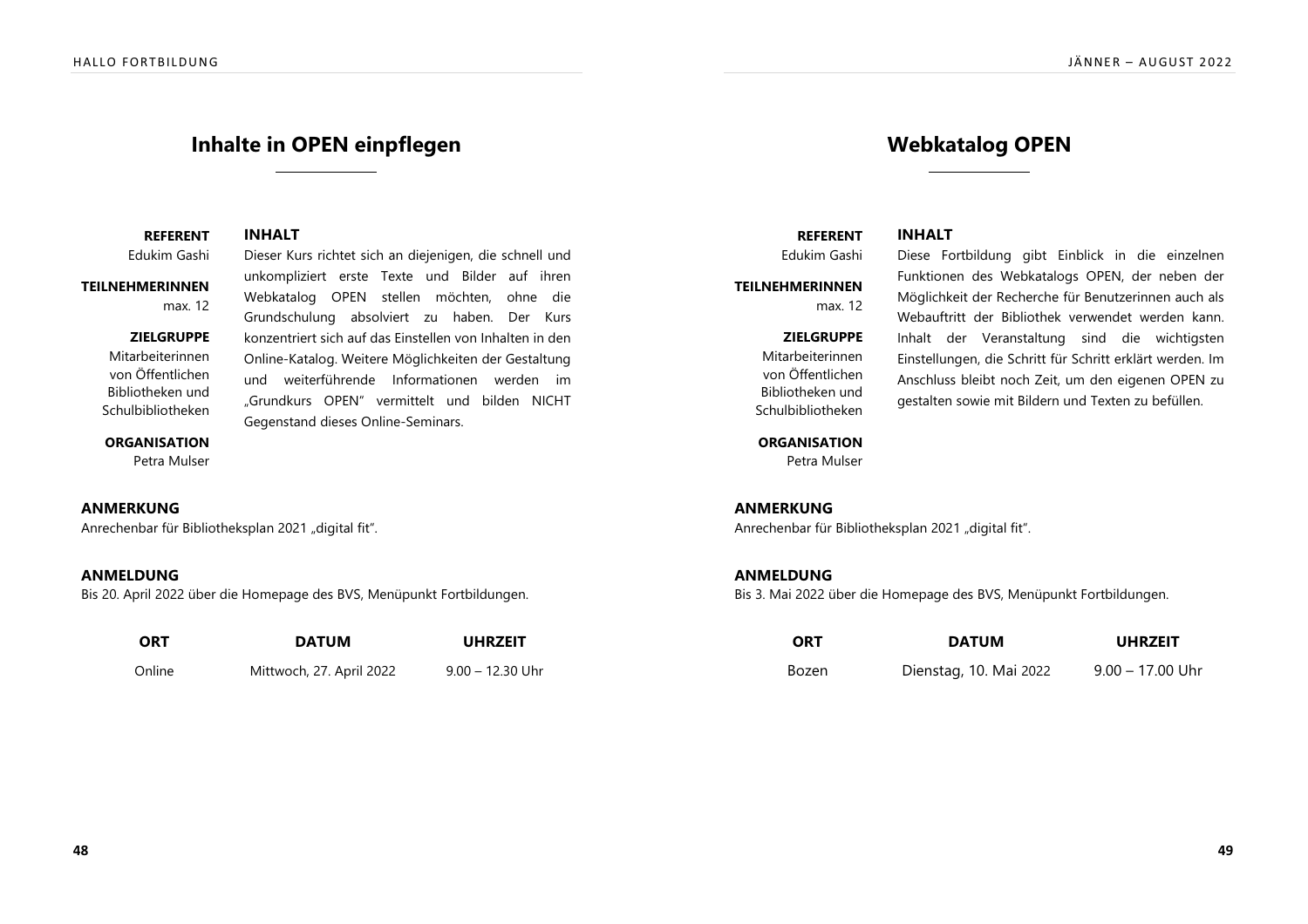# Rhetorik - Gute Argumente, gute Vertretung!

**REFERENTIN INHALT** 

Luise Vieider Die Teilnehmerinnen erlernen rhetorische

# **TEILNEHMERINNEN**

Darstellungsmöglichkeiten, um ihre Anliegen bei den max. 12

#### **ZIELGRUPPE**

Leiterinnen und Mitglieder des Bibliotheksrats von öffentlichen Bibliotheken

### **ORGANISATION** Petra Mulser

Trägern gut zu positionieren. Dabei ist ein guter Aufbau eines Standpunktes genauso wichtig, wie überzeugend in Gesprächen zu argumentieren. Inhalte sind: sich und seine Anliegen gut positionieren - verschiedene rhetorische Darstellungsformen; Strategien der Nutzenargumentation für die Bibliotheksarbeit; wie kann ich die Träger für unsere Anliegen gewinnen; wie schaffe ich Verbindlichkeit; Aufbau einer guten Rhetorik – Worte haben Wirkung.

### ANMELDUNG

Bis zum 12. Mai 2022 über die Homepage des BVS, Menüpunkt Fortbildungen.

| <b>ORT</b> | <b>DATUM</b>             | <b>UHRZEIT</b>     |
|------------|--------------------------|--------------------|
| Bozen      | Donnerstag, 19. Mai 2022 | $9.00 - 17.00$ Uhr |

# **Einblick in Social Media**

# **REFERENT INHALT**

**TEILNEHMERINNEN** max $12$ 

ZIELGRUPPE Mitarbeiterinnen und Leiterinnen von öffentlichen Bibliotheken und Schulbibliotheken

#### **ORGANISATION**

Petra Mulser

Hannes Waldner Dieses ganztägige Seminar gibt Einblick in die Welt von Social Media, deren Funktionsweise und Wirkung. Im Plenum und in Kleingruppen werden dabei die einzelnen Social-Media-Plattformen wie Facebook und Instagram, aber auch TicToc oder Discord und Weitere unter die Lupe genommen. Dabei erkunden die Teilnehmer/innen auch ganz praktisch, was es mit den Plattformen auf sich hat und welche Inhalte dort dargestellt werden - Ein Tag im Zeichen der Erkundung der sozialen Medien.

### ANMERKUNG

Anrechenbar für Bibliotheksplan 2021 "digital fit".

### ANMELDUNG

Bis eine Woche vor dem Termin auf der Homepage des BVS, Menüpunkt Fortbildungen.

# wird noch bekanntgegeben

 wird noch

ADJ MIGHT MIGHT MIGHT MIGHT MIGHT MADE SERVER THE MANUSON OF THE SAME SERVER THAT MAY NOTE OF THE SAME SERVER THAN MANUSON MANUSON MANUSON MANUSON MANUSON MANUSON MANUSON MANUSON MANUSON MANUSON MANUSON MANUSON MANUSON MAN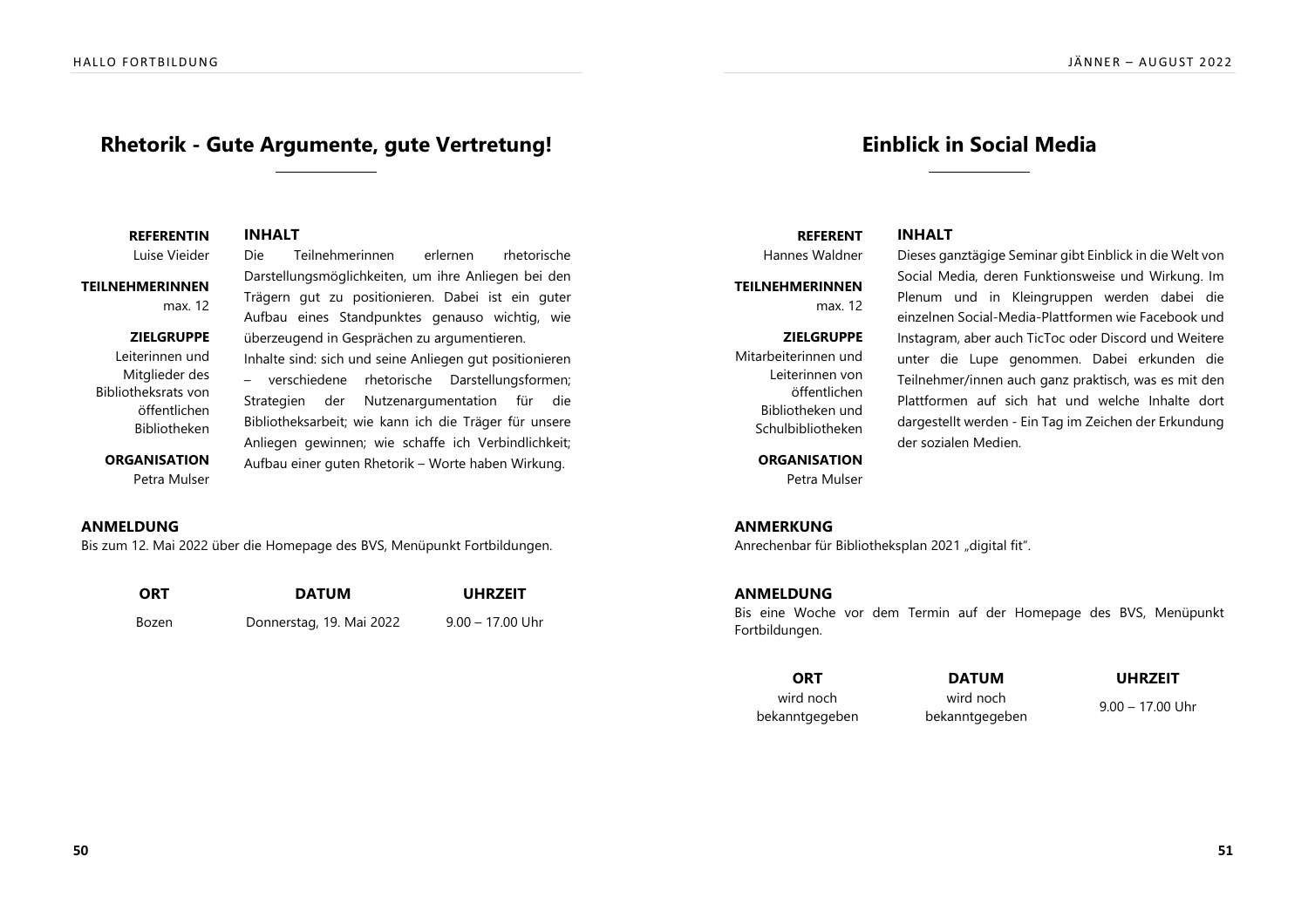# **Vor-Ort-Schulung: Ausleihe in Bibliotheca**

# **Vor-Ort-Schulung: Katalogisierung in Bibliotheca**

**REFERENTIN INHALT** N.N. Wir bieten zur Ausleihe in Bibliotheca eine Kompaktschulung an. Die Individualschulung wird vor Ort in den jeweiligen Bibliotheken abgehalten, der Termin wird gemeinsam vereinbart. Aufgrund des erhöhten Aufwands sind die Vor-Ort-Schulungen kostenpflichtig. Details dazu und weitere Informationen erhalten Sie gerne von Petra Mulser (E-Mail: petra.mulser@bvs.bz.it; Tel.: 0471 155 11 53). **TEILNEHMERINNEN** max. 8 **ZIELGRUPPE** Mitarbeiterinnen in Bibliotheken

**REFERENTIN INHALT** 

**TEILNEHMERINNEN** max. 8

ZIELGRUPPE katalogisierende Mitarbeiterinnen in Bibliotheken

N.N. Wir bieten zur Katalogisierung in Bibliotheca eine Kompaktschulung an, in der gewünschte Aspekte der Katalogisierung nach RDA vertieft werden können. Die Individualschulung wird vor Ort in der jeweiligen Bibliothek abgehalten. Diese Individualschulung ist für Anfängerinnen nicht geeignet! Aufgrund des erhöhten Aufwands sind die Vor-Ort-Schulungen kostenpflichtig. Details dazu und weitere Informationen erhalten Sie gerne von Petra Mulser (E-Mail: petra.mulser@bvs.bz.it; Tel.: 0471 155 11 53).

## ANMELDUNG

Bibliotheksverband Südtirol, www.bvs.bz.it, Tel.: 0471 155 11 53.

| <b>ORT</b>          | <b>DATUM</b>              | <b>UHRZEIT</b>  |
|---------------------|---------------------------|-----------------|
| in Ihrer Bibliothek | wird gemeinsam vereinbart | ca. 4,5 Stunden |

### ANMELDUNG

Bibliotheksverband Südtirol, www.bvs.bz.it, Tel.: 0471 155 11 53.

| <b>ORT</b>          | <b>DATUM</b>              | <b>UHRZEIT</b>  |
|---------------------|---------------------------|-----------------|
| in Ihrer Bibliothek | wird gemeinsam vereinbart | ca. 4,5 Stunden |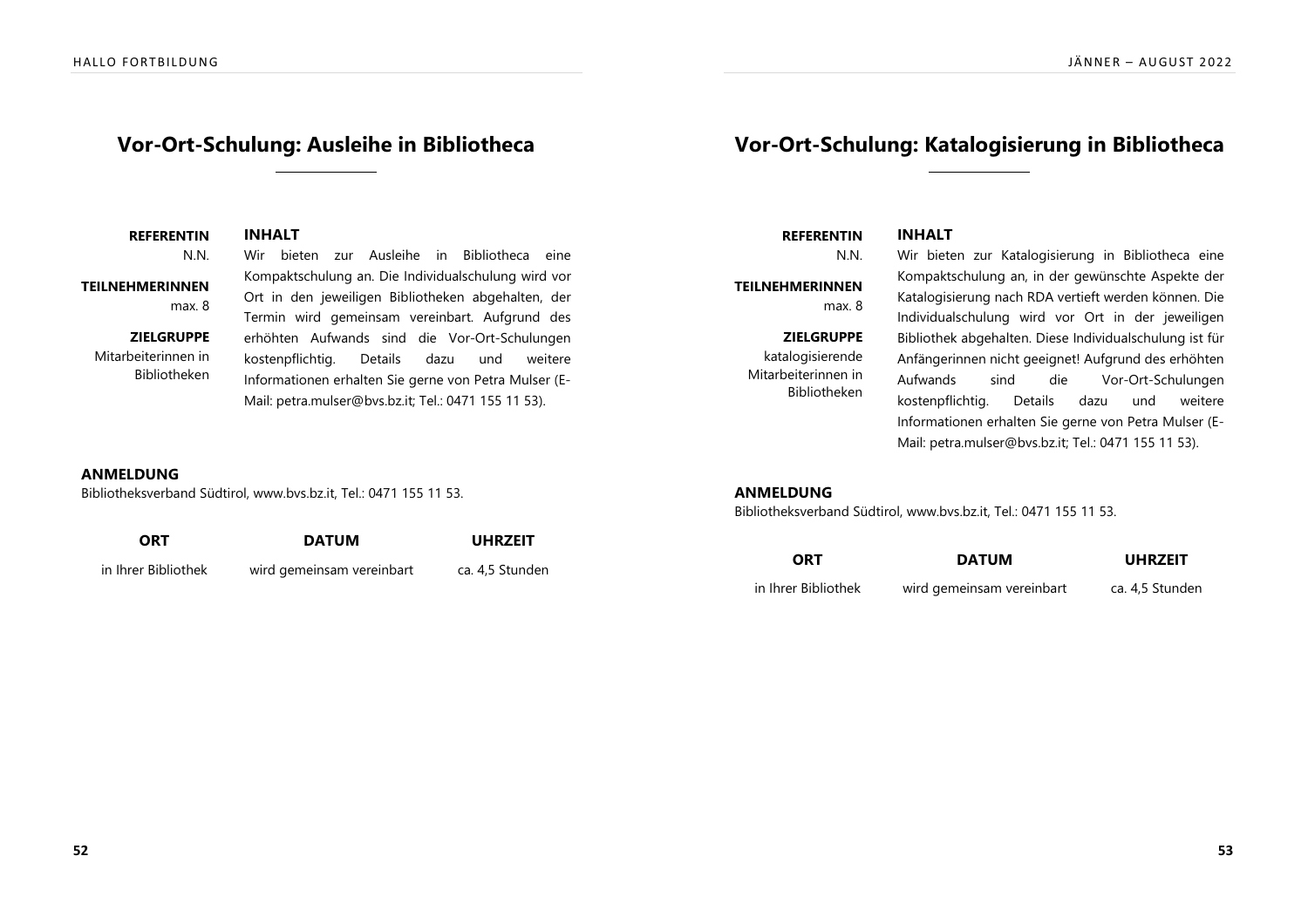# **3. Bezirke**

Fortbildungsveranstaltungen

# **Summ, summ, summ ... gemeinsames Bienenprojekt der Pustertaler Bibliotheken**

Annemarie

## **REFERENTIN INHALT**

Annemarie Gluderer, Sonja Hartner

**TFII NFHMFRINNFN** max. 20

#### ZIELGRUPPE

Bibliothekarinnen. Schulbibliothekarinnen, gerne auch Lehrpersonen

> **ORGANISATION** Sonja Hartner

ihrem Besuch bei Papst Franziskus für ihr Engagement in Sachen Bienen bekannt. In einem Impulsreferat stellt sie die Europäische Bürgerinitiative "Bienen und Bauern retten" und die dazugehörige Unterschriftensammlung vor und spricht über den oft sorglosen Umgang mit Pestiziden. Im 2. Teil der Veranstaltung werden die Bibliothekarinnen selber aktiv und erarbeiten Projekte zum bezirksweiten Jahresthema "Bienen". Ziel ist es, den Bienenfrühling schon so konkret wie möglich zu planen.

Bürgerinitiative "Bienen und Bauern retten" ist seit

Gluderer von der Europäischen

## ANMELDUNG

Bis Mittwoch, 12. Jänner 2022 telefonisch unter 0474 545400 oder per E-Mail sonja.hartner@gemeinde.bruneck.bz.it.

| <b>ORT</b> | <b>DATUM</b>             | <b>UHRZEIT</b>     |
|------------|--------------------------|--------------------|
| Bruneck    | Freitag, 21. Jänner 2022 | $9.00 - 11.30$ Uhr |

# **Tiomo anfoch epas lesn**

Jugendbücher für alle Fälle

# **REFERENTINNEN INHALT**

Sonja Brunner, Michaela Grüner

## **TFII NFHMFRINNFN** offen

## ZIELGRUPPE

Lehrpersonen aller Schulstufen, Bibliothekarinnen. Schulbibliothekarinnen, interessierte Leserinnen

> **ORGANISATION** Sonja Hartner

Wenn lesen, dann was lesen? Gute Frage, nächste Frage. Nein, gute Frage, gute Antwort. Seit fast zwei Jahrzehnten haben Michaela Grüner und Sonja Brunner von der Stadtbibliothek Bruneck Bücher für junge Erwachsene fest im Blick. Aus den Neuerscheinungen 2021 haben sie eine Auswahl getroffen, die sie gerne mit Schülerinnen und Lehrpersonen teilen. Ganz nach dem Motto: Lesen braucht Werbung! Während pro Schulstunde jeweils etwa 8 bis 10 Titel präsentiert werden, erleben Sie hier die Gesamtauswahl.

## ANMELDUNG

Bis Mittwoch, 28. Jänner 2022 telefonisch unter 0474 545400 oder per E-Mail sonja.brunner@gemeinde.bruneck.bz.it.

| <b>ORT</b> | <b>DATUM</b>              | <b>UHRZEIT</b>     |
|------------|---------------------------|--------------------|
| Online     | Mittwoch, 2. Februar 2022 | $9.00 - 13.00$ Uhr |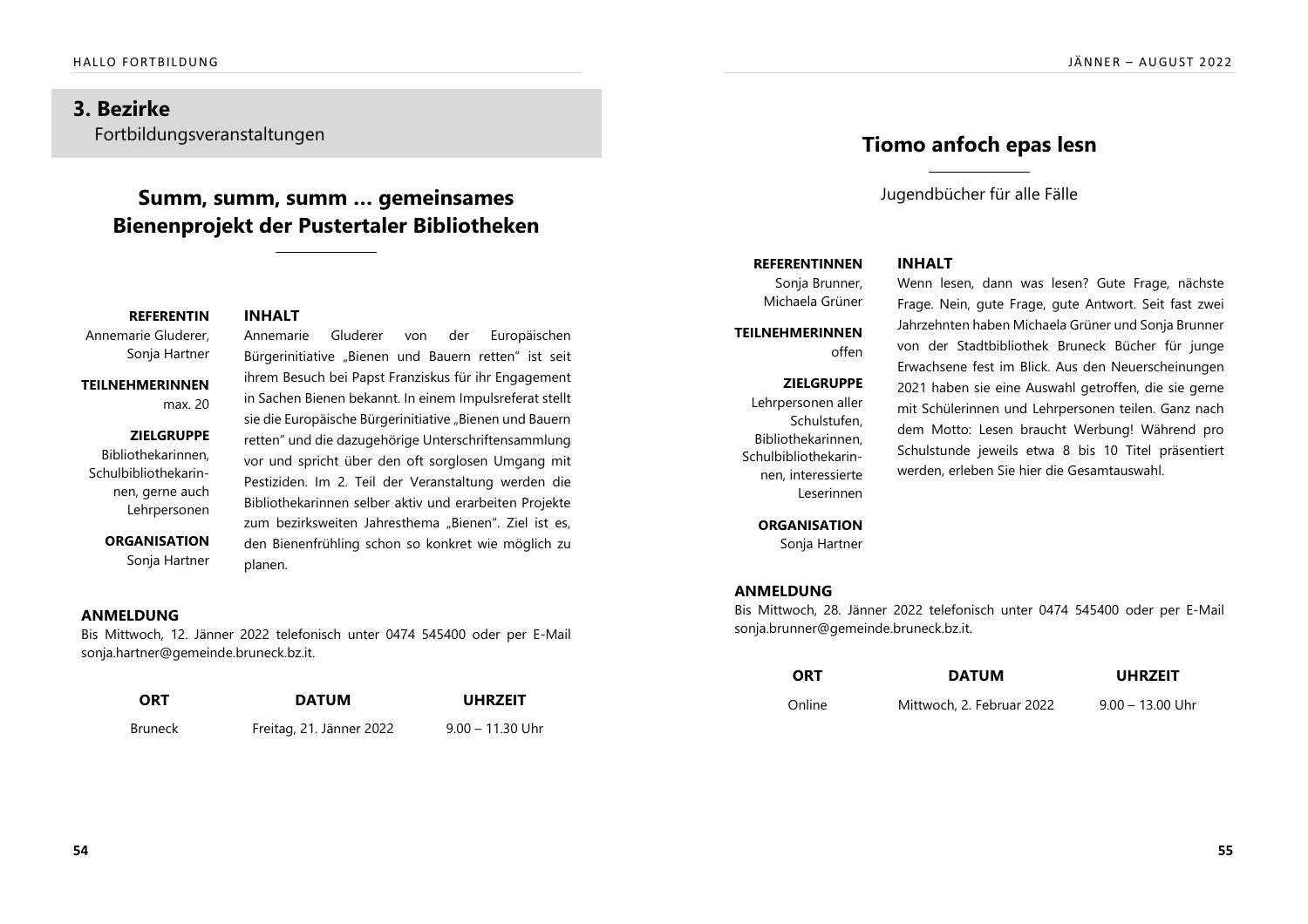# **Neue iPads und & neue Apps in der Stadtbibliothek Sterzing**

Ausprobieren, Spielen & mehr

**REFERENTIN INHALT** 

# Evi Schweigkofler ln diesem Workshop werden die 5 neuen iPads der

### **TEILNEHMERINNEN**

max. 15

### ZIELGRUPPE

Leiterinnen und Mitarbeiterinnen von ehrenamtlich geführten Bibliotheken

Stadtbibliothek Sterzing mit einer Auswahl von Apps vorgestellt. Die Apps werden von den Teilnehmerinnen ausprobiert und gemeinsam überlegen wir, wie die iPads im Bereich Leseförderung, Informations- und Medienkompetenz in den Bibliotheken eingesetzt werden können.

### **ORGANISATION**

Karin Hochrainer

## ANMERKUNG

Anrechenbar für Bibliotheksplan 2021 "Information und Beratung" oder "digital fit".

## ANMELDUNG

Bis 18. März 2022 unter bibliothek@sterzing.eu.

| <b>ORT</b> | <b>DATUM</b>           | <b>UHRZEIT</b>    |
|------------|------------------------|-------------------|
| Sterzing   | Freitag, 1. April 2022 | 14.30 – 17.30 Uhr |

# **Besichtigung der Stadtbibliothek Brixen**

**REFERENT INHALT** 

Bruno Kaser Führung durch die neue Stadtbibliothek.

## **TEILNEHMERINNEN**

¬°

ZIELGRUPPE Bibliothekarinnen im Bezirk und Interessierte

**ORGANISATION** Mittelpunkthibliothek Überetsch

## ANMELDUNG

Tel. 0471 660406, bibliothek@eppan.eu.

| ORT           | <b>DATUM</b>         | <b>UHRZEIT</b>       |
|---------------|----------------------|----------------------|
| <b>Brixen</b> | wird noch mitgeteilt | wird noch mitgeteilt |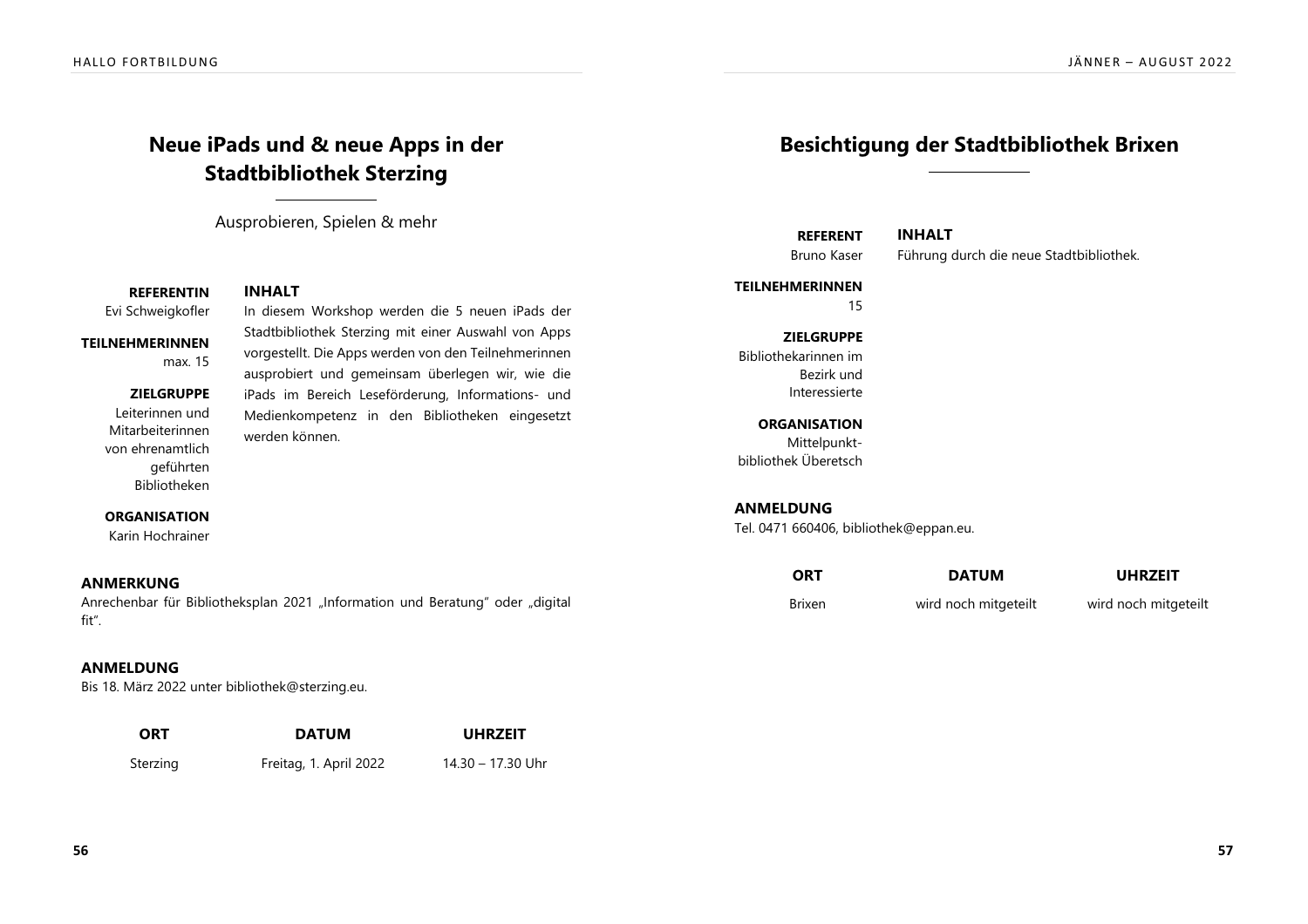# **4. Südtiroler Kulturinstitut**

Jukibuz

# **Tust aufs Lesen mit den Bücherwelten**

## **REFERENTINNEN INHALT**

Julia Aufderklamm, Elisabeth Nitz. Brigitte Kustatscher

#### **TEILNEHMERINNEN** offen

### ZIELGRUPPE

Eltern, pädagogisches Fachpersonal, Lehrpersonen der Grund- und Mittelschule sowie 1. Klasse der Oberschule. Bibliothekarinnen und Interessierte

Tolle Romane, verlockende Erstlesebücher, starke Bilderbücher und gelungene Sachbücher: Das Jahr 2021 bescherte uns eine Vielfalt an wunderbaren Büchern für junge Menschen. Eine bunte Auswahl an rund 400 aktuellen Kinder- und Jugendbüchern wird im Rahmen der Buchausstellung "Bücherwelten im Waltherhaus" gezeigt und lädt zum Lesen, Stöbern und Staunen ein. Lust aufs Lesen bekommt man auch bei unserem Fortbildungsnachmittag, denn wir empfehlen besonders wertvolle Bücher und zeigen gleichzeitig, wie sie im Unterricht oder in der Kindergartengruppe abwechslungsreich und kreativ eingesetzt werden können.

Von 15.30 bis 17.00 Uhr stellen wir Bücher für Kinder von 3 bis 10 Jahren vor, von 17.30 bis 19.00 Uhr Bücher für Heranwachsende von 11 bis 15 Jahren.

## ANMELDUNG

Über die Homepage des Jukibuz, Menüpunkt Veranstaltungen für Erwachsene.

| <b>ORT</b> | <b>DATUM</b>              | <b>UHRZEIT</b>      |
|------------|---------------------------|---------------------|
| Bozen      | Mittwoch, 26. Jänner 2022 | $15.30 - 19.00$ Uhr |

# **4. Südtiroler Kulturinstitut**

# Sprachstelle

Die Sprachstelle des Südtiroler Kulturinstituts bietet eine Reihe von Kursen an, an denen auch Bibliothekarinnen teilnehmen können.

#### INTERNET FÜRS OHR – GRUNDWISSEN FÜR DEN EIGENEN PODCAST

 $02.02.2022$ In 1.5 Stunden vermittelt Ihnen Barbara Weidmann-Lainer online Grundlagenwissen über die Podcast-Landschaft und die Produktion eines solchen.

#### **WEBVIDEOS KOSTENLOS PRODUZIEREN MIT CANVA**

 $07.02.2022$ Mit dem kostenlosen Programm Canva lassen sich auch einfache Videos fürs Netz oder für Soziale Medien produzieren. In diesem Online-Seminar lernen Sie, wie es geht.

#### GESCHLECHTERGERECHT, ABER MIT STIL!

10.03.2022 Laura Heidrich zeigt Ihnen in 4 Stunden Online-Seminar, wie Sie geschlechtergerecht formulieren können und dabei gut lesbare Texte entstehen

#### **MIT TEXTEN DAS PUBLIKUM FESSELN - FINE VORLESEWERKSTATT**

- $11 -$ Der Schauspieler Peter Schorn zeigt Ihnen, wie man Texte beim Vorlesen
- $12,03,2022$ lebendig gestaltet und dabei Stimme und Ausdruck gekonnt einsetzt.

#### LYRIK, LEICHT GEMACHT! – EINE SCHREIBWERKSTATT AM ABEND

15.03./22.03. 2022 Tina Bader gibt Ihnen kreative Anregungen, so dass Sie sich mit Leichtigkeit selbst "einen Reim darauf machen" können.

#### SPIEL, SPASS UND SPANNUNG DURCH INTERAKTIVEN ONLINE-CONTENT

15.03.2022 Barbara Weidmann-Lainer zeigt Ihnen in diesem Online-Seminare, wie Sie spielerische Elemente in Ihren Internetauftritt einbauen können.

#### BESSERE PR DURCH STORYTELLING



Wie Sie mit Geschichten bessere PR-Texte produzieren können und was Storytelling überhaupt ist, zeigt Ihnen Andreas Schneider in diesem Seminar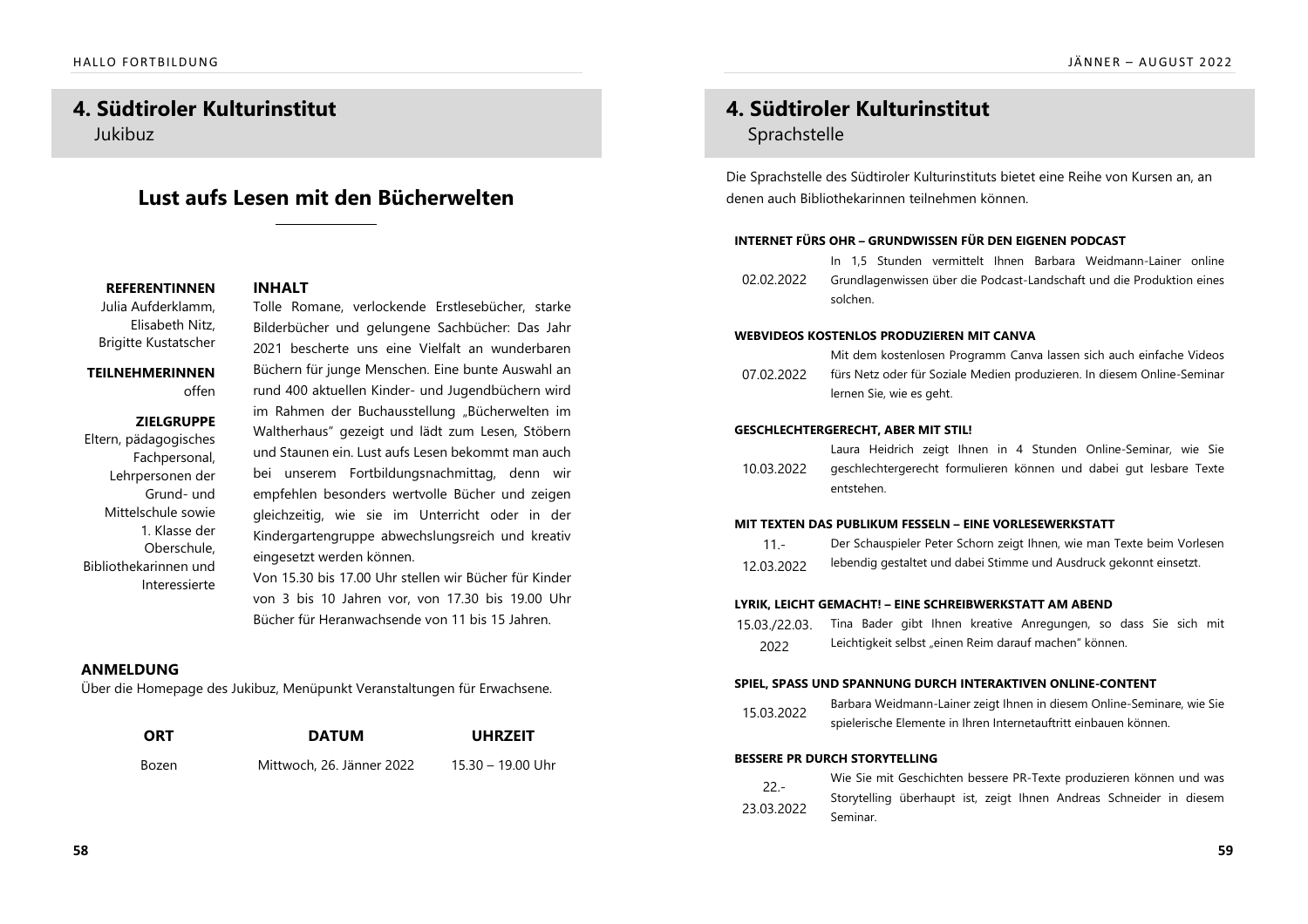#### MIT PRESSEMITTEILUNGEN PUNKTEN

| $04 -$     | Nur wenige Sekunden widmen Redaktionen einer Pressemitteilung. Wie     |
|------------|------------------------------------------------------------------------|
| 05.04.2022 | Sie sie so verfassen, dass sie auch gelesen und übernommen wird, zeigt |
|            | Ihnen Anne-Bärbel Köhle in diesem Seminar.                             |

#### "MIT STIMME PUNKTEN" – STIMMTRAINING

 $11 -$ 12.04.2022 Wie Sie Atem, Stimme, Artikulation, Mimik und Gestik beim Sprechen besser einsetzen können und Texte mündlich gestalten, zeigt Ihnen Sonnja Helfrecht-Riedel in diesem Seminar.

#### BEWEGUNGSSPIELE FÜR MEHRSPRACHIGE KINDER

02.05.2022 Bewegung tut der Sprache gut! Wie Sie Bewegungsspiele zur Förderung mehrsprachiger Kinder einsetzen können, zeigt Ihnen Renate Zimmer in einem Vortrag.

#### MULTIMEDIA STORYTELLING: EINE GESCHICHTE, VIELE KANÄLE

| $05 -$     | Wer seine Pressearbeit multimedial aufpeppen möchte, bekommt in |
|------------|-----------------------------------------------------------------|
| 06.05.2022 | diesem Seminar mit Barbara Weidmann-Lainer hilfreiche Tipps.    |

#### ONLINE-TEXTEN UND SUCHMASCHINENOPTIMIERUNG

 $16 -$ 17.05.2022 Internet-Texte funktionieren anders als Print-Texte. Christoph Seidl zeigt Ihnen in diesem Seminar den Unterschied und gibt Einblick in die Suchmaschinenoptimierung.

#### REICHWEITE STEIGERN – WEBSEITEN & SOCIAL MEDIA

 $18 -$ 19 05 2022 Christoph Seidl zeigt Ihnen, wie Sie mit gezielten Handgriffen die Reichweite von Beiträgen im Internet und von Social Media Posts steigern können.

ighta Disponsion Mähere Informationen finden Sie auf der Internetseite www.kulturinstitut.org (Menüpunkt Sprachstelle) und erteilt die Sprachstelle unter sprache@kulturinstitut.org oder Tel. 0471-313820.

# **5. Spielezentrum & Spieleverein dinx**

Der Spieleverein dinx organisiert gern auf Anfrage:

#### FORTBILDUNGEN ZU NEUHEITEN UND KLASSIKER IM SPIELEBEREICH

Beim Ankauf von Spielen steht man einer Riesenauswahl gegenüber und verbringt oft Stunden damit, um geeignete Spiele für die Bibliothek auszuwählen. Ein Mitarbeiter des Spielevereins kommt in die Bibliothek und zeigt und erklärt bewährte und neue Spiele, die den Anforderungen einer Bibliothek gerecht werden.

#### KONTROLLE UND REPARATUR VON SPIELEN / BERATUNG INVENTUR

Die Kontrolle der Teile, das Kleben von Schachteln und die Beschaffung von fehlenden Teilen nimmt viel Zeit in Anspruch. Ein Mitarbeiter des Spielevereins kommt in die Bibliothek und kontrolliert, vervollständigt und repariert den Spielebestand. Er berät auf Wunsch auch bei Entscheidungen, wie: Welches Spiel lohnt sich zu reparieren? Gibt es dafür noch Ersatzteile? Gibt es ähnliche Spiele auf dem Markt? Diese Recherchen kosten meist viel Zeit und Energie.

#### **MOBILE VERLEIHSTELLE (SPIELEMOBIL)**

Einmal im Monat an einem gleichbleibenden Nachmittag kommt ein Mitarbeiter des Spielevereins mit dem Spielemobil in die Bibliothek. Familien, Jugendliche und Erwachsene können Spiele direkt beim Spieleverein ausleihen und max. einen Monat lang behalten oder vorher in der Bibliothek abgeben.

#### SPIELENACHMITTAGE ODER -ABENDE

Geschulte Spielebetreuer helfen bei der Organisation und Durchführung einer solchen Aktion und beim Erlernen der Spielregeln, so dass das mühsame Lesen der Spielanleitung entfällt und gleich losgespielt werden kann. Es besteht auch die Möglichkeit, eigene Mitarbeiter vor der Aktion für die Rolle des Spielebetreuers einzuschulen.

 $\blacktriangleright$  WEITERE INFOS sind auf der Homepage des Spielezentrums und des Spielverein dinx: www.dinx.it angeführt.